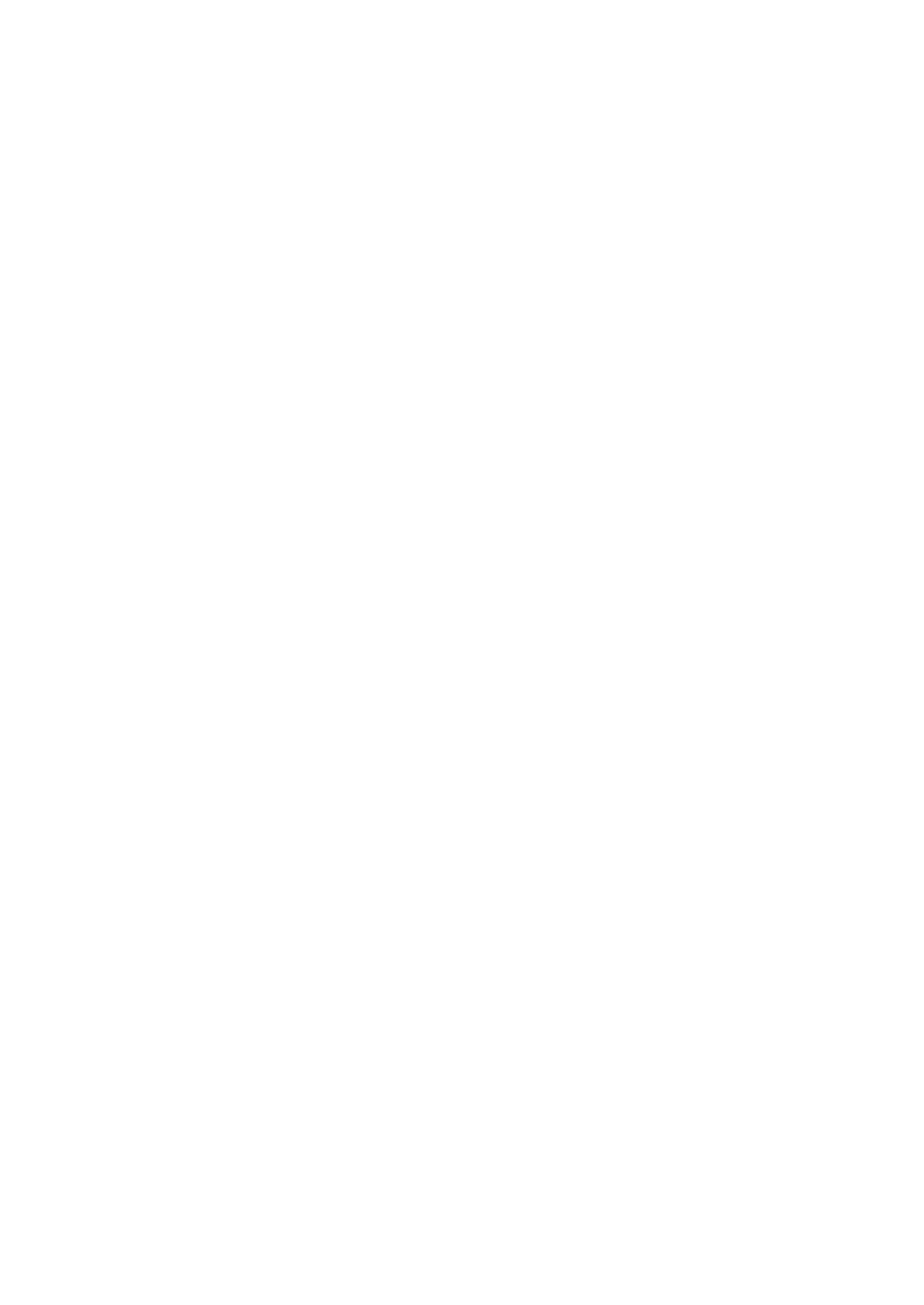# BRAZIL Human rights defenders: Protecting human rights for everyone

*"All human beings are born free and equal in dignity and rights..."* Article 1, Universal Declaration of Human Rights

## **1. WHO ARE HUMAN RIGHTS DEFENDERS IN BRAZIL?**

Human rights defenders in Brazil come from many different walks of life. Some work by choice with human rights organizations. Others become human rights defenders by accident, because chance has made them a witness to a terrible human rights abuse, and they decide to take a stand and speak out. All Brazilian human rights defenders have one thing in common however: they are vulnerable to death threats, intimidation, and physical assault by police, death squads or hired gunmen operating with official acquiescence. Every year human rights defenders are murdered because they have dared to bear witness and speak up against human rights violations. Seldom are those who threaten and kill defenders brought to justice.

Who might be considered a human rights defender? The term is used very broadly to include anyone who chooses to speak up in defence of the human rights of others. Some are journalists, who investigate, expose and bring human rights violations to public attention in the press, radio and television. Some work with human rights centres and non-governmental organizations which defend the rights of particular groups. They meticulously document violations, report them to the authorities and continue to insist, often over a period of years, that those responsible should be brought to justice. And some are simply witnesses to violations perpetrated against others. In choosing to testify in court, often providing the crucial eye witness testimony for the prosecution, they directly challenge the culture of impunity in Brazil and put themselves at great personal risk. Until very recently, there has been no witness protection program in Brazil to protect these individuals and witnesses have been forced to flee the country, go into hiding or seek official protection, often after receiving death threats.

Other individuals described here as human rights defenders are actually state officials, and include those working in a professional capacity within the criminal justice system. These police officers, defence lawyers, judges, prosecutors and assistant prosecutors (who represent the victims and their family) are all carrying out their professional duties, upholding the law and attempting to bring to justice those responsible for human rights violations. In doing their job, they play a vital role in defending human rights. These state offiicals have been included in this document because they too have been subject to threats, intimidation and harassment by those within the same criminal justice system who wish to hide behind the current culture of impunity and who seek to shield those who violate human rights. Current mechanisms for investigating violations committed by

*Amnesty International April 1998 AI Index: AMR 19/08/98*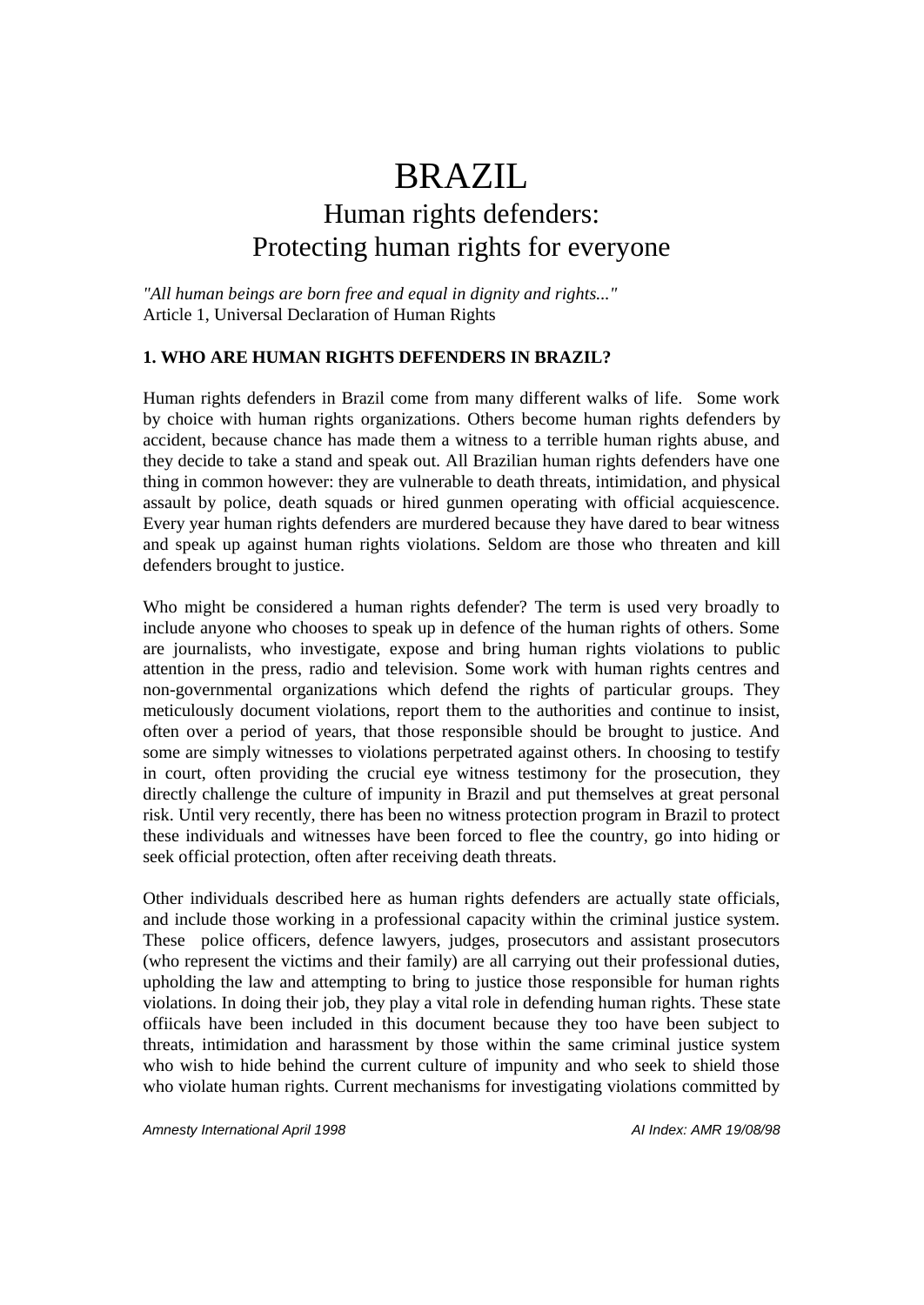police are presently wholly inadequate (see **2. Challenging Prejudice and Impunity**). Members of the security forces accused of violations are frequently not removed from active duty, and are at liberty therefore to intimidate those involved in investigations and criminal proceedings against them.

It is notable in many of the cases detailed in this document, that many different kinds of human rights defenders -- lawyers, prosecutors, police, journalists, and human rights activists -- have become involved in collaborating in a joint effort to tackle human rights violations. It is this diverse human rights community in Brazil which has, over several years, raised the profile of human rights in Brazil, and pushed for some of the changes which have occurred over recent years.

The commitment and courage of all human rights defenders are, however, not always recognised as such, particularly when they denounce violations committed against those social groups which are most marginalised, despised and rejected, such as street children, the homeless or common prisoners. Some people in Brazil claim that human rights defenders are merely *"defensores de bandidos"*, that is, "defenders of criminals". Sometimes this argument is used by extension to excuse or justify intimidation of, and attacks on, human rights defenders. They are frequently as much the victim of social prejudice as those whom they defend.

Brazilian human rights defenders have been in the front line in upholding the first article of the Universal Declaration of Human Rights: "*All human beings are born free and equal in dignity and human rights*". This report profiles just a few of the many human rights defenders in Brazil whose cases have been taken up by Amnesty International over the last five years. Their stories illustrate vividly the range of human rights violations that continue to occur in Brazil: death squad activity, police killings of civilians, torture in police stations, massacres in prisons, murders of land activists and trade unionists by hired gunmen. The powerlessness of the victims of these violations makes the work of human rights defenders all the more important: often they speak out when others have been brutally silenced.

Almost 50 years after the proclamation of the Universal Declaration of Human Rights, of which Brazil is a signatory, many of its principles are still violated in Brazil. The Brazilian government has committed itself to the protection and promotion of human rights in Brazil in the international arena, by ratifying a number of human rights conventions. On the domestic stage, the 1988 Federal Constitution contains a number of important provisions relating to the guarantee of fundamental human rights. In some areas, Brazil's national legislation offers wide guarantees for the respect of human rights. However, despite the existence of a National Human Rights Program, a National Human Rights Secretariat and a number of promotional programs initiated by the federal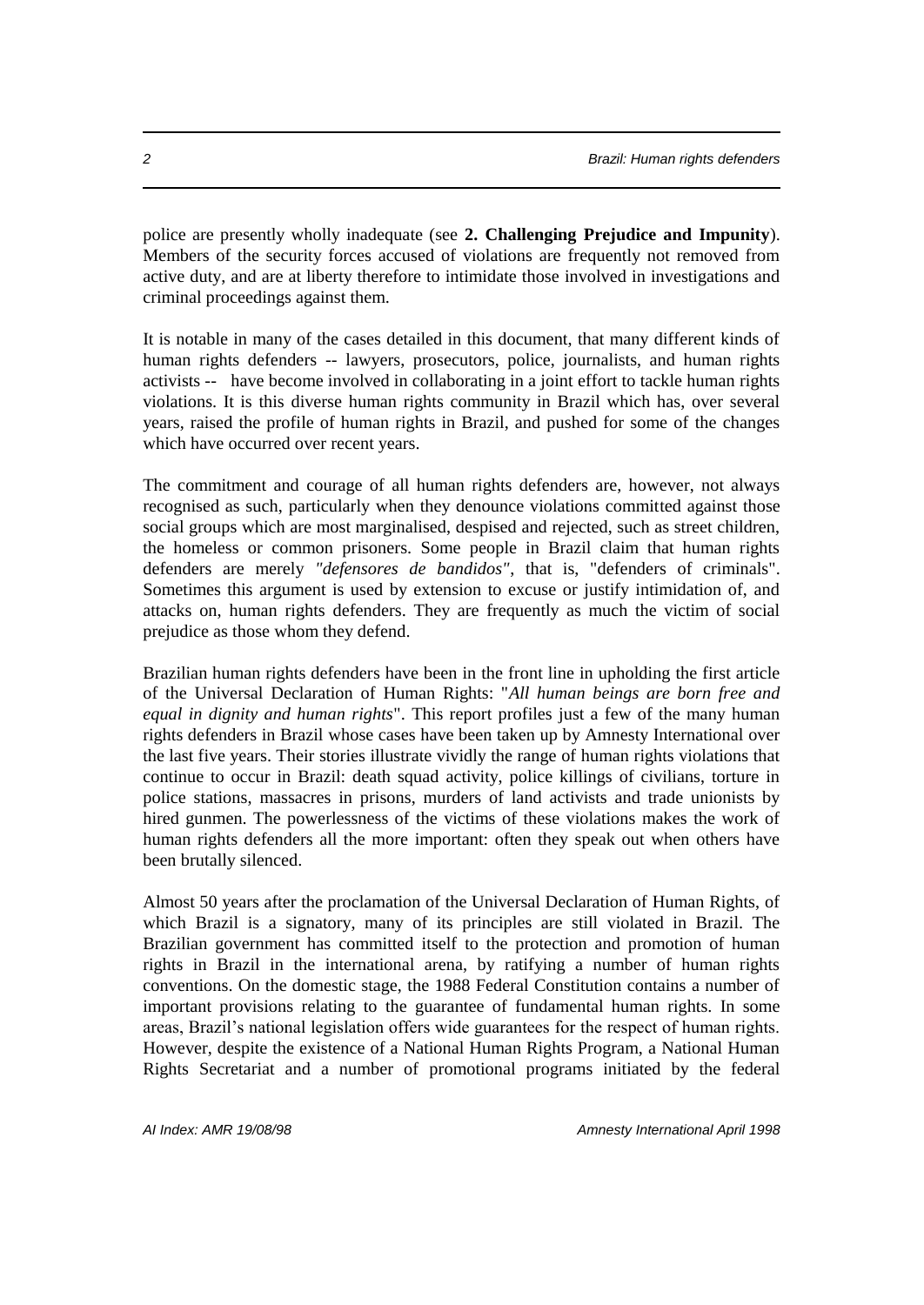government, police violence, death squad activity, torture in detention and many other violations remain a daily reality in Brazil.

Commitments to international human rights declarations, constitutional provisions and national legislation are largely meaningless unless they are implemented and enforced, unless they translate into an improved respect and protection for human rights. It is mainly human rights defenders who, through their work, have attempted to bridge the gap between rhetoric and reality, who have insisted on respect in practice to the principles to which the Brazilian authorities have committed themselves on paper.

When human rights defenders uphold the rights of one individual or group, they uphold the fundamental rights of everyone, of all of us. They are the men and women on the frontline of the struggle to realise the ideals proclaimed in the Universal Declaration of Human Rights, that all people should be free from "fear and want" Wherever there is persecution and oppression, when human rights are denied or human dignity threatened, when harased minorities or oppressed people are at risk, defenders strive to protect the weak and hold the powerful to account.

Amnesty International recognises the crucial role that defenders play in the struggle for human rights and dignity in Brazil and around the world, and supports them in their valuable work. For example, in May 1996 Amnesty International convened an international regional conference in Bogotá, Colombia, on the protection of human rights defenders in Latin America and the Caribbean. The final declaration of this conference is attached in an appendix .

# **2. CHALLENGING PREJUDICE AND IMPUNITY**

Human rights are not universally enjoyed or respected in Brazil. The patterns of human rights violations in Brazil, the persistence of violations, and the degree of tolerance towards such violations suggest that to many policemen and members of the general public, some social groups are devoid of rights and may be subjected to any form of degradation, abuse, humiliation and violence. Disdain for society's outcasts contributes to a culture of impunity, as the public has little sympathy when they are killed or hurt unlawfully.

Two young military policemen arrested in Campo Grande, Mato Grosso do Sul, in October 1997, accused of having carried out 11 death squad extrajudicial killings in a two month period, reportedly protested, "We don't kill working people, only tramps and criminals".**<sup>1</sup>**

<sup>1</sup> *"Não matamos trabalhadores, somente vagabundos e bandidos*" Correio Brasiliense 4/10/97.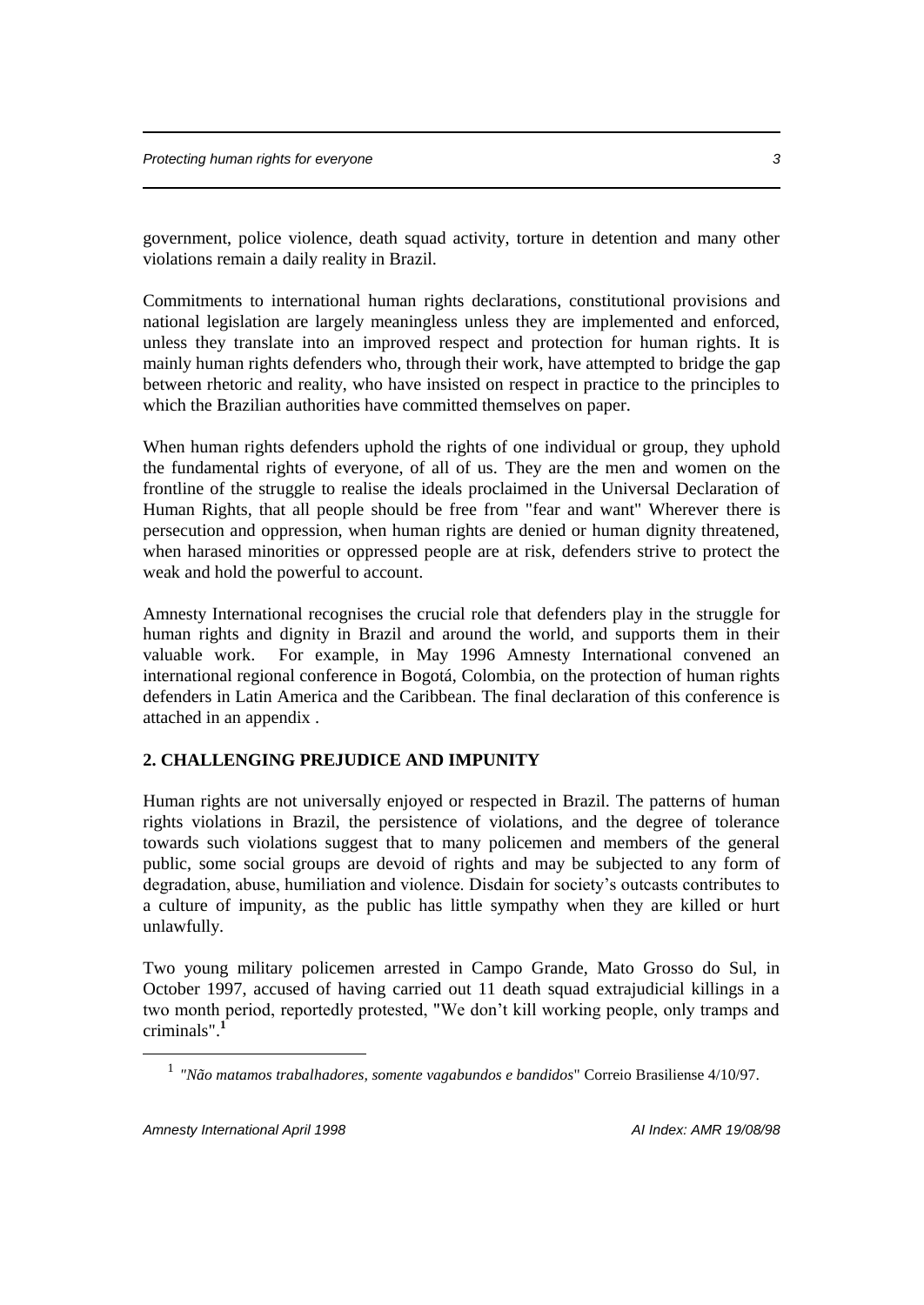In October 1994, a military judge in São Paulo, reduced from 12 to six years the prison sentence handed down to a military policeman for having killed six transvestites in cold blood. The judge allegedly justified his leniency saying that being a transvestite was "a dangerous occupation", thus putting the blame on the victim.

A public opinion survey carried out in September 1997 by Rio de Janeiro's Institute of Religious Studies (ISER), and the independent research institute, the Fundação Getúlio Vargas (FGV) reportedly found that 63.4% of Brazilians surveyed felt that criminals had forfeited their own rights because they had failed to respect the rights of others. Some 40% of respondents thought that it was acceptable for the police to use torture to extract confessions from suspects, and the same number thought that lynchings of suspected offenders were wrong but understandable.

The work of human rights defenders is vital in upholding the value of human rights across the board, from the prevention of violations, to the final stage of bringing to justice those who do commit violations. The rest of this document outlines the different ways in which human rights are promoted, protected and defended. Defenders who work with vulnerable groups carry out invaluable promotional work, protecting the rights of individuals or groups whom the wider society considers to have no rights. Those who work with children, common prisoners and other marginalised groups can be key in helping to protect those groups from possible abuse by police and vigilantes. When violations do occur, for example when a death squad or contract killers are active in an area, often with official acquiescence, it is frequently left to local human rights activists to report and condemn these violations and call for official investigations. Often official investigations are inadequate or shoddy, or not made public. The media can play a vital role in exposing human rights violations, engaging in investigative journalism and pressing for full, impartial and public inquiries. Even when a case reaches the hands of the police and the courts, those involved in investigating, prosecuting and judging a human rights violations are not immune from threats and intimidation.

But who defends the defenders when *they* in turn become the subject of threats and attacks? The state mechanisms for protecting human rights defenders are still wholly inadequate in Brazil. Many witnesses at risk fail to receive protection or must turn to local human rights non-governmental organizations (NGOs) for help. Federal police have on several occasions provided police protection to witnesses and to local human rights defenders at risk. A witness protection scheme has been piloted in one Brazilian state, and now extended to a total of five. There is still no federal witness protection scheme in operation, although the government introduced draft legislation into Congress in September 1997. It is imperative that a well-resourced and effective witness protection program be established soon at federal level to complement existing state initiatives.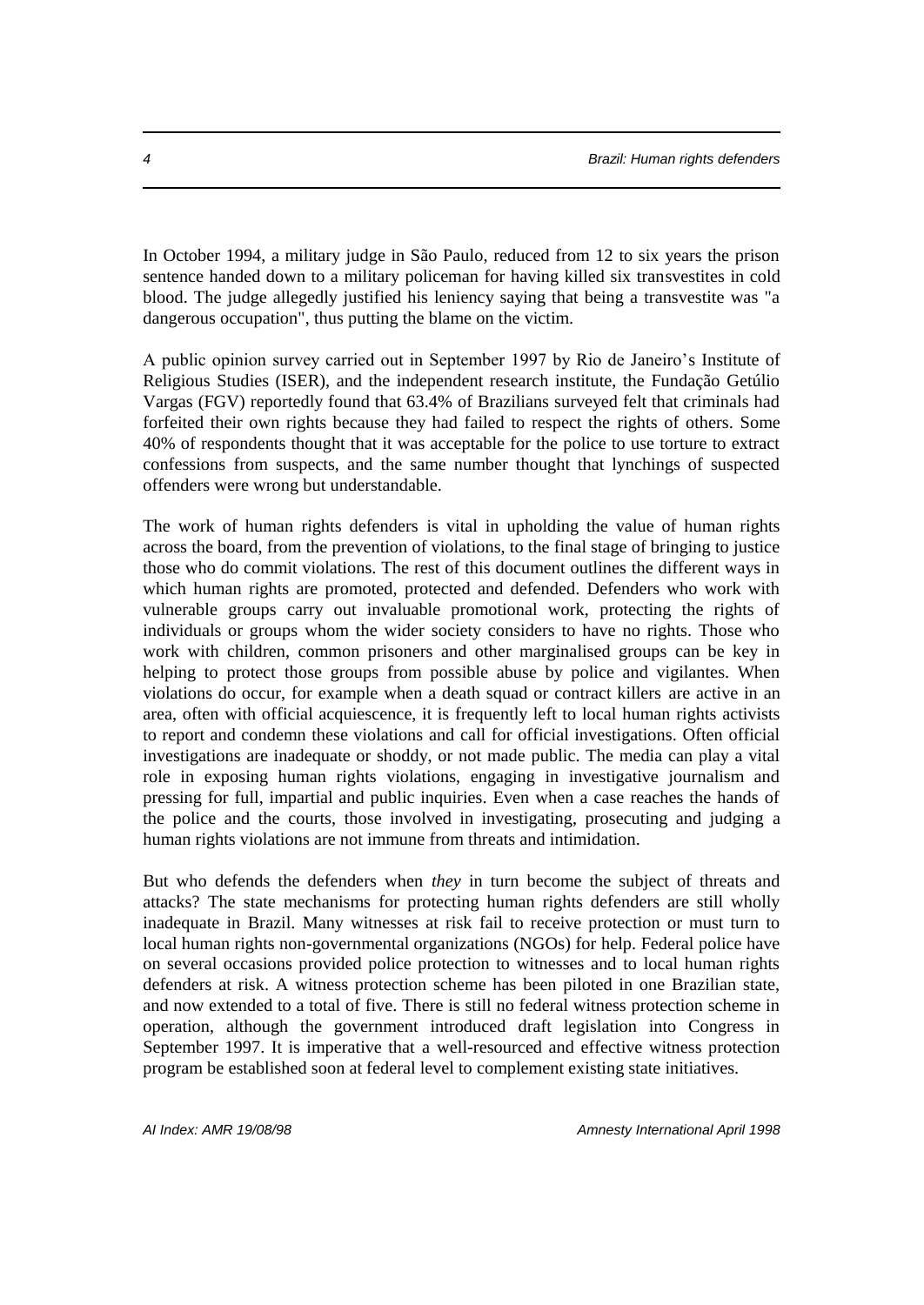The role of human rights defenders is particularly important in Brazil because of the structural problems in the police and criminal justice system which tend to perpetuate impunity. The government of President Fernando Henrique Cardoso has made a number of significant advances in the past three years. However, these measures have not yet been effective in reducing the level of violations overall and in ending what the Inter-American Commission on Human Rights (IACHR) in a recent report called "institutionalised impunity".**<sup>2</sup>** In May 1996, the President launched an ambitious National Human Rights Program, and in May 1997 established a National Human Rights Secretariat within the Ministry of Justice. Since 1996 the federal government has recognised the work of human rights defenders with an annual prize presented on International Human Rights Day, 10 December. However, despite the government's stated commitment to human rights, structural reform has been slow and partial.

Amnesty International has documented violations by all the security forces in Brazil without exception: the Federal Police, the state military and civil police and the Municipal Guard, where they exist. Police accused of grave human rights violations are rarely suspended from active duty pending investigations. This omission, which is in violation of the United Nations Principles on the Effective Prevention and Investigation of Extra-Legal, Arbitrary and Summary Executions, has resulted in human rights defenders and witnesses being intimidated and even killed, by the accused and their allies. It is very often the persistence of local human rights defenders which prevents investigations into human rights violations by state agents being terminated inconclusively or shelved, and ending in impunity.

<sup>2</sup> Inter-American Commission on Human Rights *Report on the Situation of Human Rights in Brazil* Organization of American States, Chapter XI "Final conclusions and general recommendations", point 7, p. 156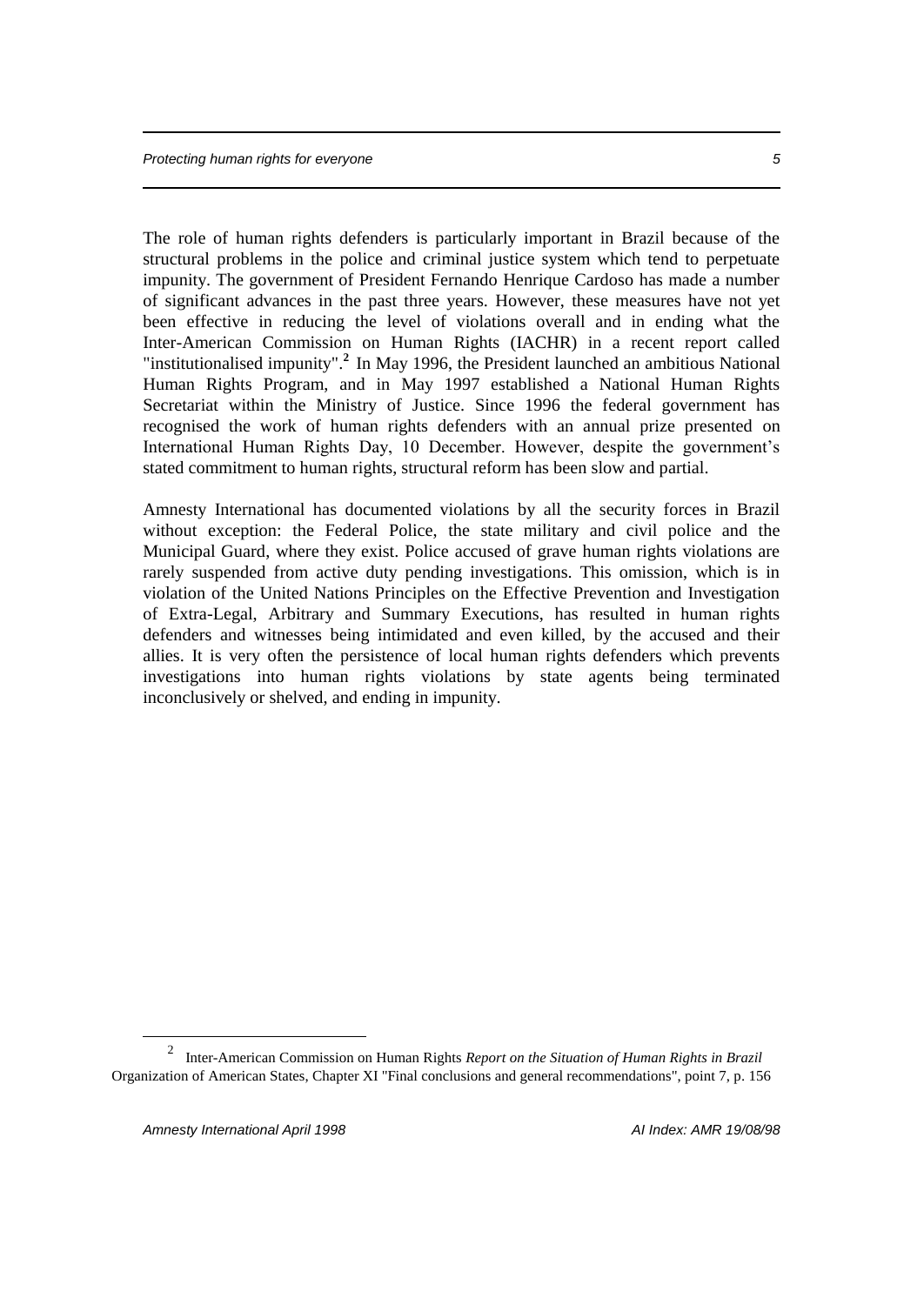There is still no mechanism in Brazil to ensure that violations committed by the security forces are investigated by a body other than that accused of involvement in the violations. The potential therefore for cover-ups, botched investigations, and intimidation of human rights defenders is still very high. At the end of 1996 jurisdiction for intentional homicide by on-duty military police was transferred from military to civilian courts.**<sup>3</sup>** However, the military retain responsibility both for investigating these crimes and for determining intentionality. The maintenance of special Military Courts for the military police is a relic of the period of military government (1964-1985), and the IACHR has noted **<sup>4</sup>** that "the courts tend to be indulgent with police accused, of human rights abuses and other criminal offences, thereby allowing the guilty to go unpunished"*.*The IACHR goes on to link this structural flaw to human rights violations and intimidation of human rights defenders:

"In this climate of impunity, which breeds violence by the "military" police corps, the police officers involved in this type of activity are encouraged to participate in extrajudicial executions, to abuse detainees and to engage in other types of criminal activity. The violence has even spread to the prosecutors who, when they insist on continuing investigations into the crime committed by the "military" police, have been threatened and even subjected to death threats. It is also not uncommon for witnessed summoned to testify against officers on trial to receive intimidating threats."**<sup>5</sup>**

Another recurrent problem in fighting impunity is the federal structure of the Brazilian state and the organization of policing, and of the justice system. The bulk of policing, carried out by the civil and military police, falls under the aegis of the state authorities, as do investigations into alleged human rights violations by those bodies. However, Amnesty International has documented many cases in which the state authorities have shown themselves unwilling or unable to carry out a full and impartial investigation, or to guarantee the safety of witnesses and human rights defenders. Federal authorities at present may mount only a parallel investigation without full powers. Whilst extensive reform of the police and judicial system is being debated, it is crucial that the federal authorities should have powers to intervene to take over investigations where there are doubts about the impartiality and competence of the state authorities.There is currently a

 $\overline{a}$ 

5 *ibid* p. 42

*AI Index: AMR 19/08/98 Amnesty International April 1998*

<sup>&</sup>lt;sup>3</sup> The state military police are responsible for prevention of crime, law-and-order, and policing the streets. The state civil police are responsible for carrying out police investigations into crimes.

<sup>4</sup> *ibid* p. 41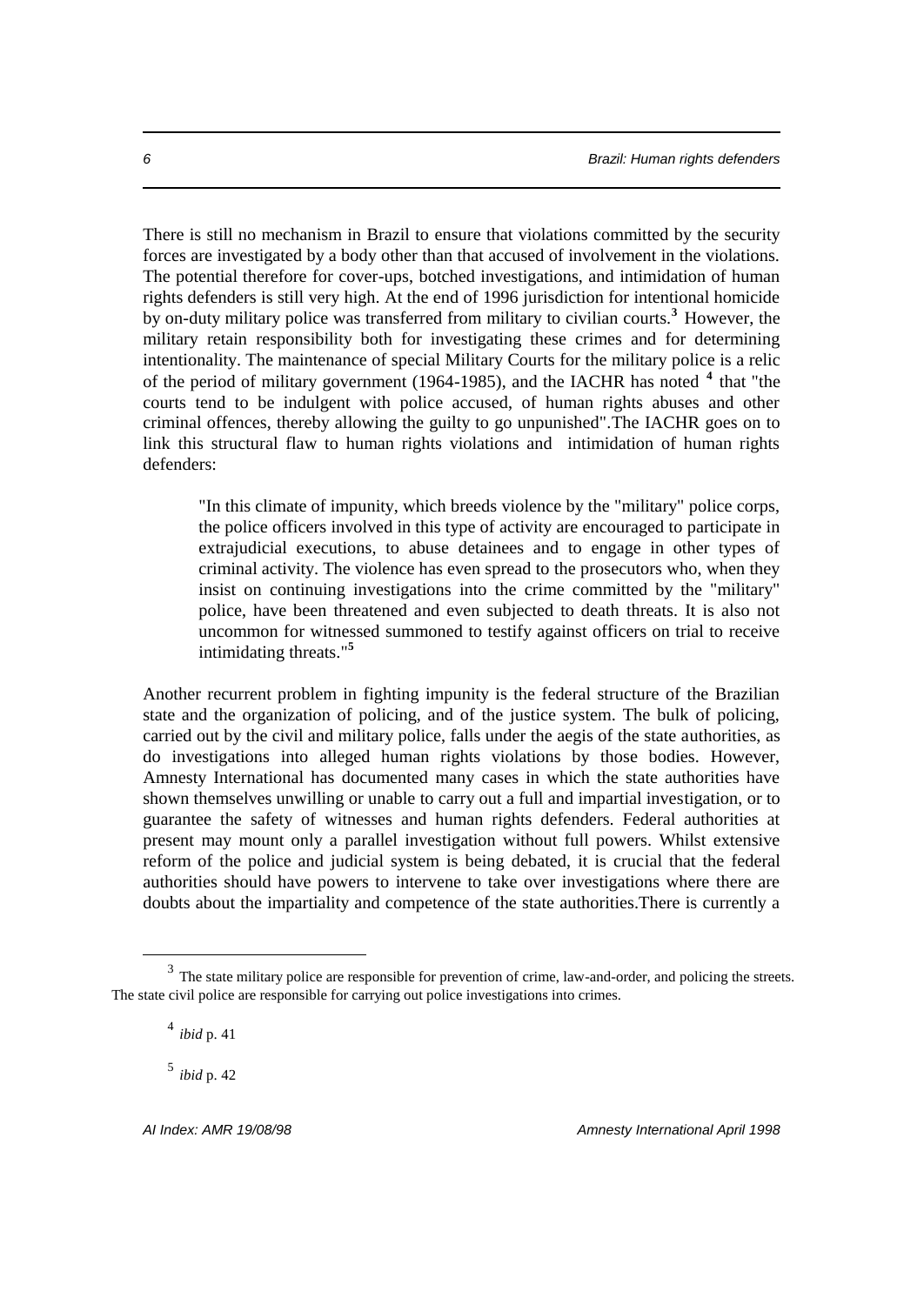government-sponsored Constitional Amendment to that effect awaiting debate and approval in Congress.

#### **3. TAKING ON THE DEATH SQUADS: Human rights activists**

*"Everyone has the right to life, liberty and security of person"* Article 3, Universal Declaration of Human Rights

Human rights activists in Mato Grosso do Sul,**Giselle Marques de Carvalho Fontoura, Adenilso dos Santos Assunção** and other staff members of the human rights centre *Centro de Defesa dos Direitos Humanos Marçal de Souza Tupã-y* began receiving death threats in October 1997 after the discovery of a clandestine cemetery possibly containing the remains of death squad victims, allegedly killed by policemen from the *Departamento de Operações de Fronteira*, (DOF), Frontier Operations Department. Adenilso dos Santos Assunção researched the killing and "disappearance" of 276 people in the state in 1996 and 1997. His report, presented to the Ministry of Justice in August 1997 contains evidence of the involvement of both civil and military police. In response to the report, a delegation from the Human Rights Commission of the Federal Chamber of Deputies visited the region on 23 October 1997. On that occasion Giselle Marques de Carvalho Fontoura received an anonymous telephone call about the secret cemetery. Cars with unknown occupants began circling her house and parked outside her front gate.

The cost has been very high for human rights activists in Rio Grande do Norte state attempting to unmask a local death squad. One activist was shot dead on his doorstep, and another has had to flee to another part of the country for fear for his life. **Francisco Gilson Nogueira de Carvalho**, a lawyer at the *Centro de Direitos Humanos e Memória Popular* (CDHMP) Centre for Human Rights and Collective Memory in Natal, the State Capital, was shot dead by six men outside his house on 20 October 1996. He was killed by 13 bullets, most of them to the head. He had been working with a special commission set up by the state attorney general in May 1995 to investigate the activities of the *Meninos de Ouro*  (Golden Boys), a death squad believed to

*Amnesty International April 1998 AI Index: AMR 19/08/98*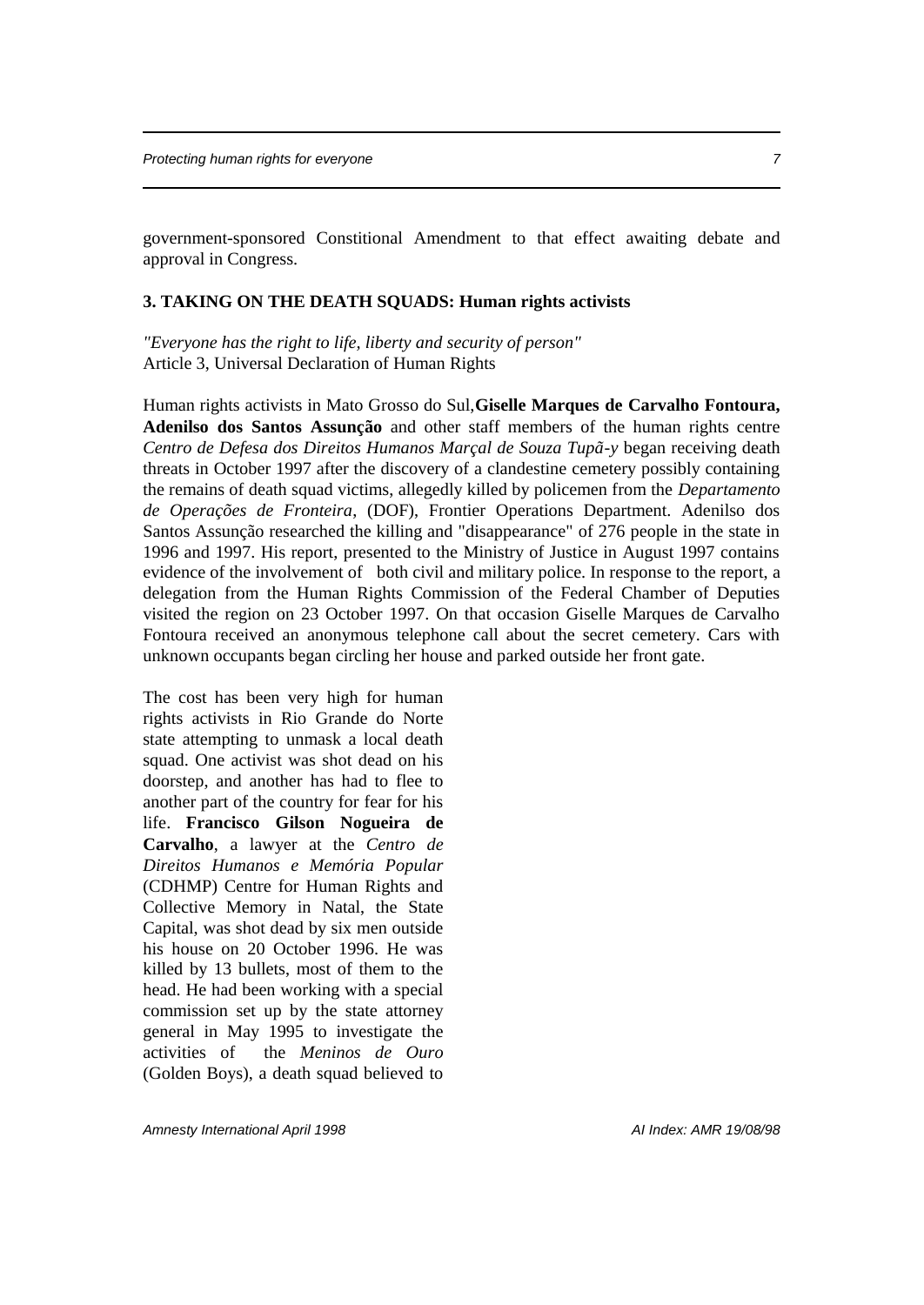be responsible for numerous killings, as well as cases of torture and death threats, carried out mainly in poor areas of Natal. Since 1995, allegations had been repeatedly made that the death squad operated under the auspices of the Deputy Secretary for Public Security. Francisco Gilson Nogueira de Carvalho's killers have never been found. An official investigation was closed "due to lack of evidence" in 1997.

Since his death his colleagues in the CDHMP have suffered intimidation and harassment as they have attempted to investigate his murder and the activities of the *Meninos de Ouro*. A "death list" was discovered in which CDHMP staff and several state officials were named. The state Attorney General and six state prosecutors, allegedly named on the list, had to suspend their investigations. **Luis Gonzaga Dantas**, a member of the CDHMP, received federal police protection for several months. He was eventually forced to leave his home to guarantee his and his family's safety.

In Rio de Janeiro survivors and relatives of victims set up a community centre, the *Casa da Paz* (House of Peace), in the wake of the Vigário Geral massacre of August 1993 in which 21 residents of a shanty town were killed by off-duty military police. The centre was established on the site of a home in which eight members of a family of evangelical Christians had been slaughtered.The coordinator of the centre, **Caio Ferraz**, was subject to such intense police intimidation that he was forced to leave the country and apply for asylum in another country. He received anonymous telephone threats and was followed and stopped by two cars. He was the first recipient of Brazil's annual Human Rights Prize. Two public prosecutors, **Mauricio Assayag** and **José Muiños Piñeiro**, and a judge, **Maria Lúcia Capiberibe**, all from the Second Criminal Court (*II Tribunal do Júri*) began receiving increasingly frequent death threats in relations to their work on the case in July 1995.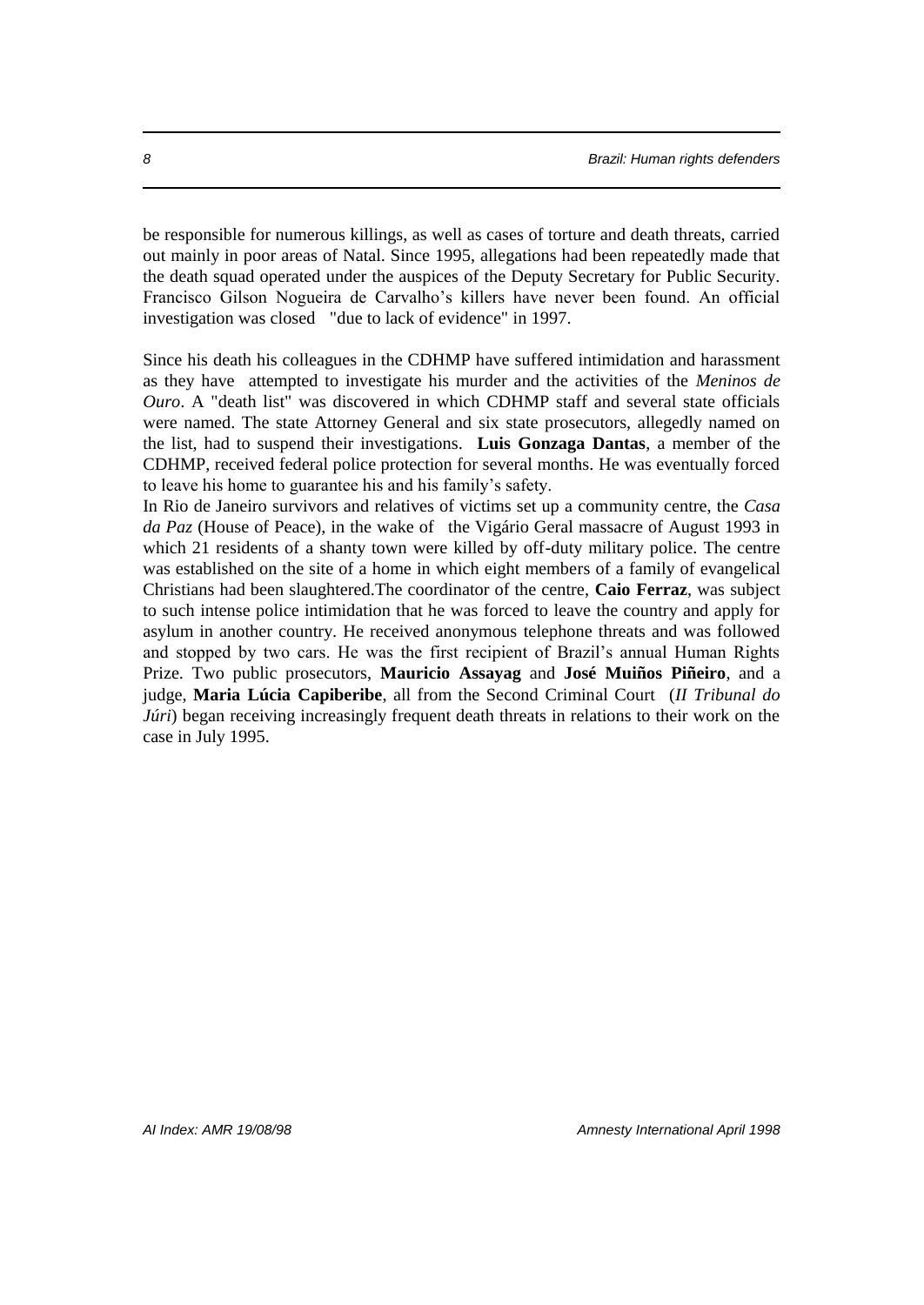Several people have endured harassment and threats while investigating the activities of the SDLC, *Scuderie Detetive le Cocq*, a police organization in Espírito Santo, elements of which allegedly operate along the lines of a death squad, and have attempted to block investigations and trials. In all cases involving members of the SDLC, witnesses have been intimidated and killed, including members of the SDLC itself. On 10 December 1996, five individuals were awarded the National Human Rights Prize by the federal government for their work on exposing the SDLC: journalist **Nelson Gomes**, civil police detective, **Francisco Vicente Badenes Júnior**, state prosecutor **Luiz Renato da Silveira**, judge **Dr Magda Lugon** (who issued the search warrant allowing police to search the SDLC's premises) and a lawyer working with the local human rights movement, **Dr Osmar Barcellos**, (see under **6. Telling the truth**, **7. Policing the Police**, and **8.Ensuring Justice** below).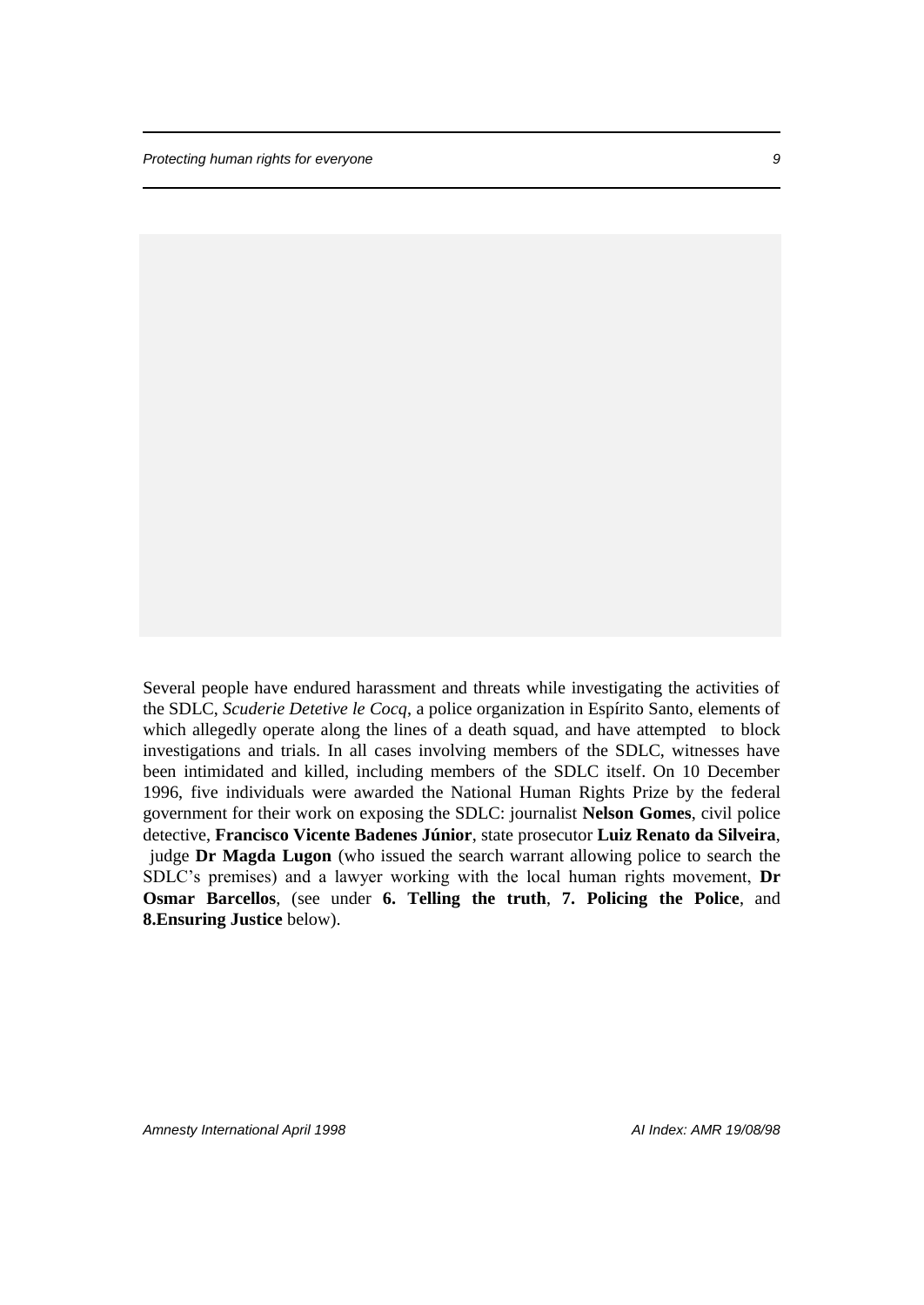The Human Rights Commission of the Brazilian federal Chamber of Deputies is currently monitoring death squad activity in at least nine of the 26 states: Rio Grande do Norte, Mato Grosso do Sul, Pará, Bahia, Mato Grosso, Amazonas, Rio de Janeiro and São Paulo. Death squads (*grupos de extermínio)* operate either with the direct participation of local police, or with their acquiescence. They often enjoy the protection of powerful allies. Death squads may be involved in drug trafficking, gambling and smuggling. Very often their victims are petty criminals, people who simply "got in the way", or members of social groups which they consider "undesirable" such as street children and the homeless.

#### **4. DEFENDING THE DEFENCELESS**

Some human rights defenders are advocates for the rights of particular social groups, often very vulnerable or powerless groups, such as the indigenous population or common prisoners. They play a vital role of providing a voice for the voiceless, of speaking up for those least able to defend themselves. The work of trade unionists, grassroots NGO workers, and church workers in standing up for the rights of others often makes them the victims too.

#### **A. PROTECTING STREET CHILDREN**

"*All children... shall enjoy the same social protection*" Article 25, Universal Declaration of Human Rights

**Fernando James Neves**, a student, was working voluntarily as a street educator with a Rio de Janeiro children's charity, the *Associação São Martinho*, when he has shot dead by military police on 14 August 1994. According to eye witnesses, he was shot outside the door of his home in Engenho Novo, by a military policeman travelling in a car. He died within a hour of gunshot wounds. It is also claimed that the police car had followed him on his way home before he was shot. The police claimed that he had been caught in crossfire between police and a gang of criminals. They also removed his body to a local hospital, although he was already dead, and removed spent bullet cartridges from the area, thus making a reconstruction of the true circumstances of his death very difficult. An official autopsy concluded that he had been shot by a rifle used exclusively by the military police, that he had not been caught in crossfire, and that one of the bullets went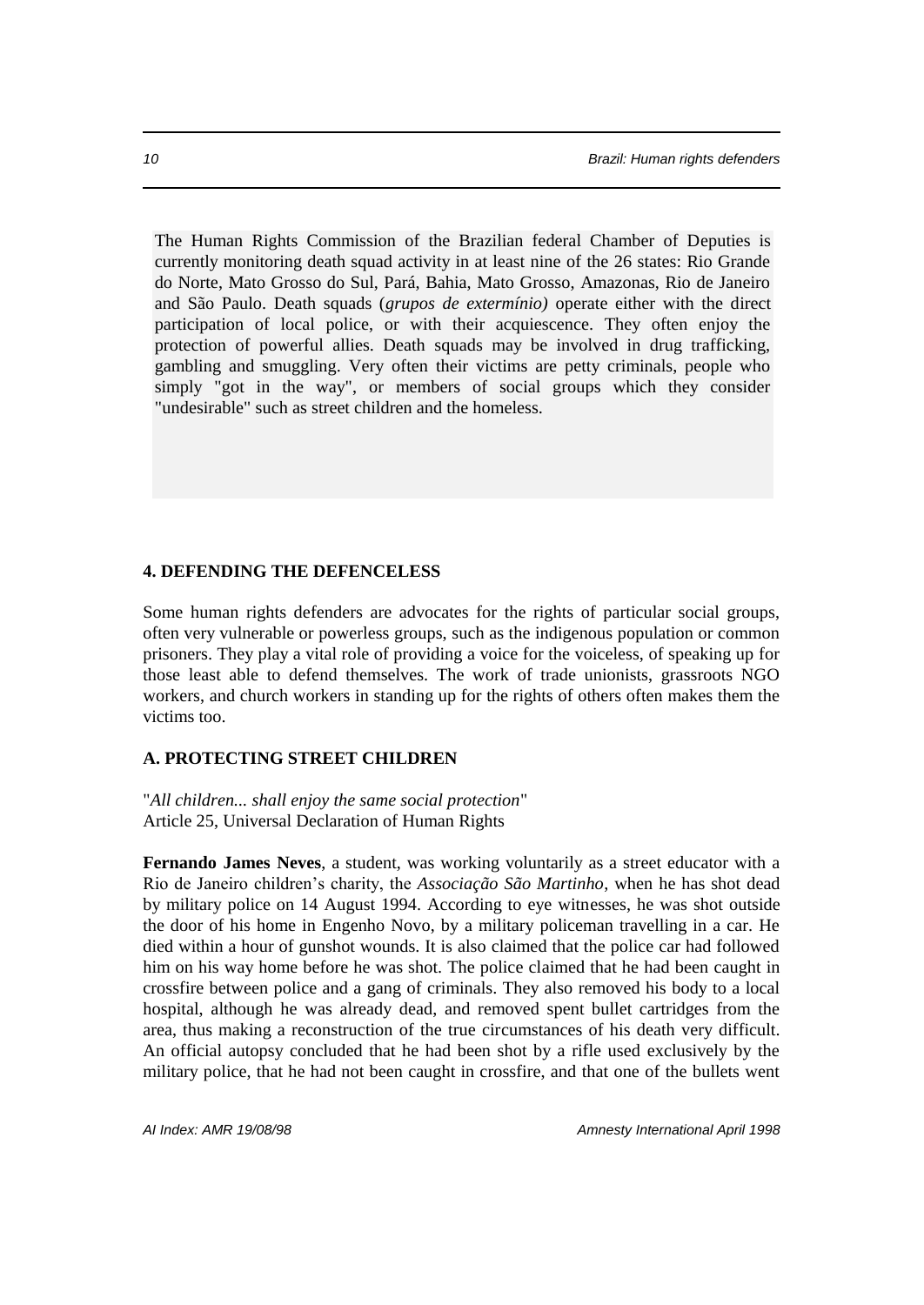straight through his chest, and another travelled through his body from his groin to his right shoulder.

On 12 December 1993 street educators from the Catholic Church's Children's Pastoral, **Jonas Beltrão de Oliveira** and **Jonathan Luke Hannay**, attempted to mediate in a confrontation between police and street children in the Praça da Sé, in São Paulo. Police started beating a 16 year old girl and an 11 year old child. A policeman then allegedly hit Jonathan Hannay in the stomach. A number of local street traders then started beating up Jonas Beltrão, while police did nothing. He was left semi-conscious with a cranial fracture and perforated eardrum. After the incident they both continued to suffer police harassment.**<sup>6</sup>**

A number of members of the *Movimento Nacional dos Meninos e Meninas da Rua* (MNMMR) National Street Children's Movement, have also found themselves targets of death squad violence. On 5 December 1995 two members of the MNMMR, **Edson dos Santos Turiano** (19) and **José da Silva** (21) were reportedly shot dead in the metropolitan region of Recife in Pernambuco on the same day that President Fernando Henrique Cardoso awarded the MNMMR a national prize for its work in defending human rights. José da Silva had given testimony to a federal congress parliamentary investigation into killings of street children in 1991-92. According to witnesses, the two were apparently abducted from a friend's home by a group of hooded, armed men who said they were police officers. Their bodies were found five hours later by the side of the PE-22 highway, 15 kilometres away, with multiple gunshot wounds. Amnesty International has no information regarding an investigation or prosecution in this case.

 $6$  UA 433/93 (AMR 19/37/93) and update AMR 19/01/94.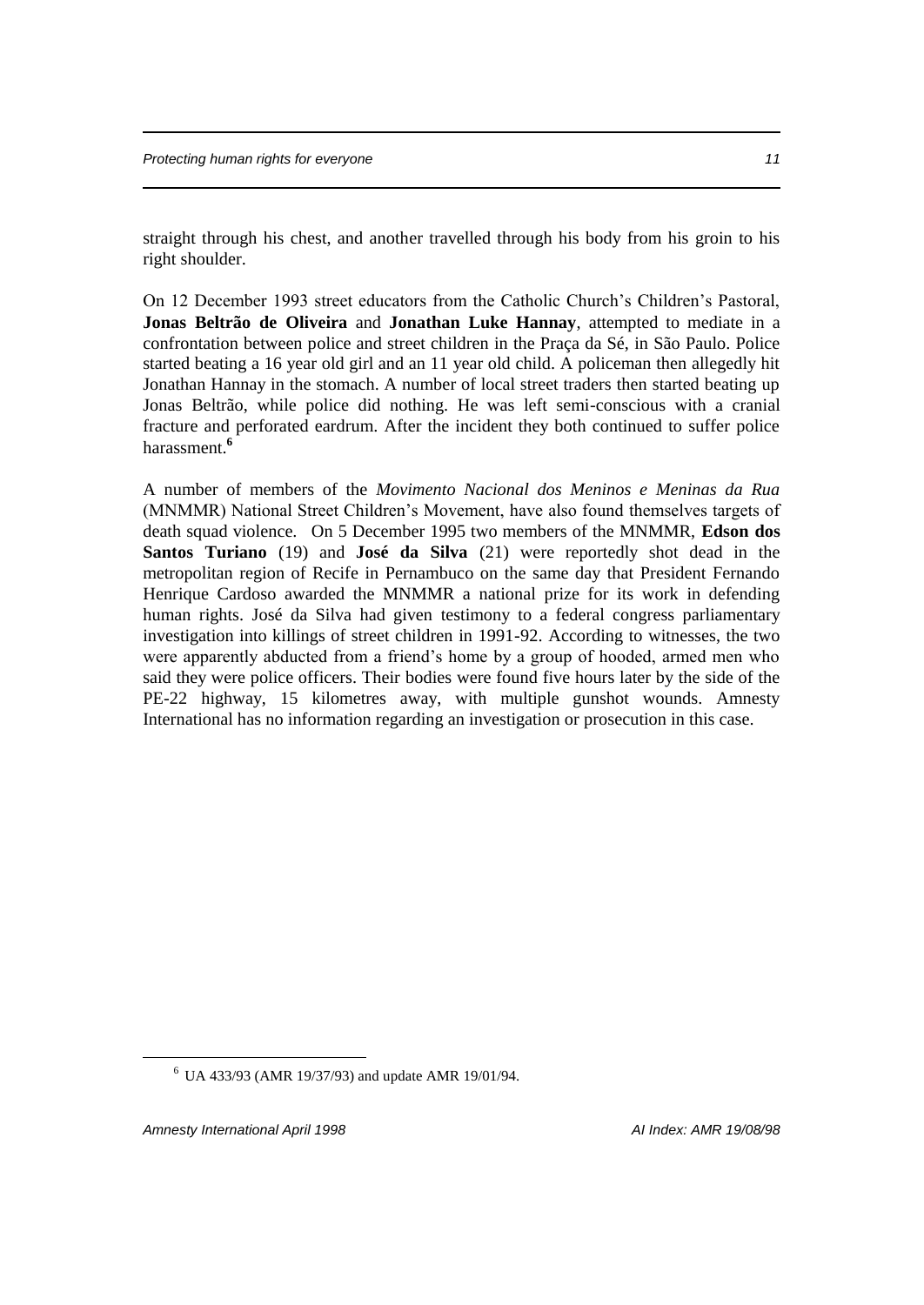On 13 November 1992 the body of 13 year old **Jean Alves da Cunha**, a leader of the MNMMR, was found dumped on a hillside in Vitória, Espírito Santo state, with gunshot wounds to the head and ear. He was last seen on the evening of 11 November, being detained by members of justice officials attached to the juvenile courts *(Comisários da Justiça da Criança e do Adolescente).* He was about to attend the Third National Congress of the MNMMR in Brasília and at a preparatory meeting he had denounced the local police for putting pressure on street children to commit crimes and share the proceeds with them. He taped the allegations and expressed fear for his safety. His death has since been linked to a number of similar death squad killings allegedly committed by a police organization in the area, the SDLC (see above under **3. Taking on the Death Squads** and **8. Ensuring Justice**). Military police accused of his murder were acquitted in a military court in May 1997. The state prosecution service (*Ministério Público)* is attempting to get the ruling annuled and to argue for a re-trial, on the basis that the case should have been heard originally in a civilian court, according to current legislation.**<sup>7</sup>**

# **B. SPEAKING UP FOR SEXUAL MINORITIES**

 $\overline{a}$ 

*AI Index: AMR 19/08/98 Amnesty International April 1998*

<sup>7</sup> UA 368/92 AMR (19/31/92).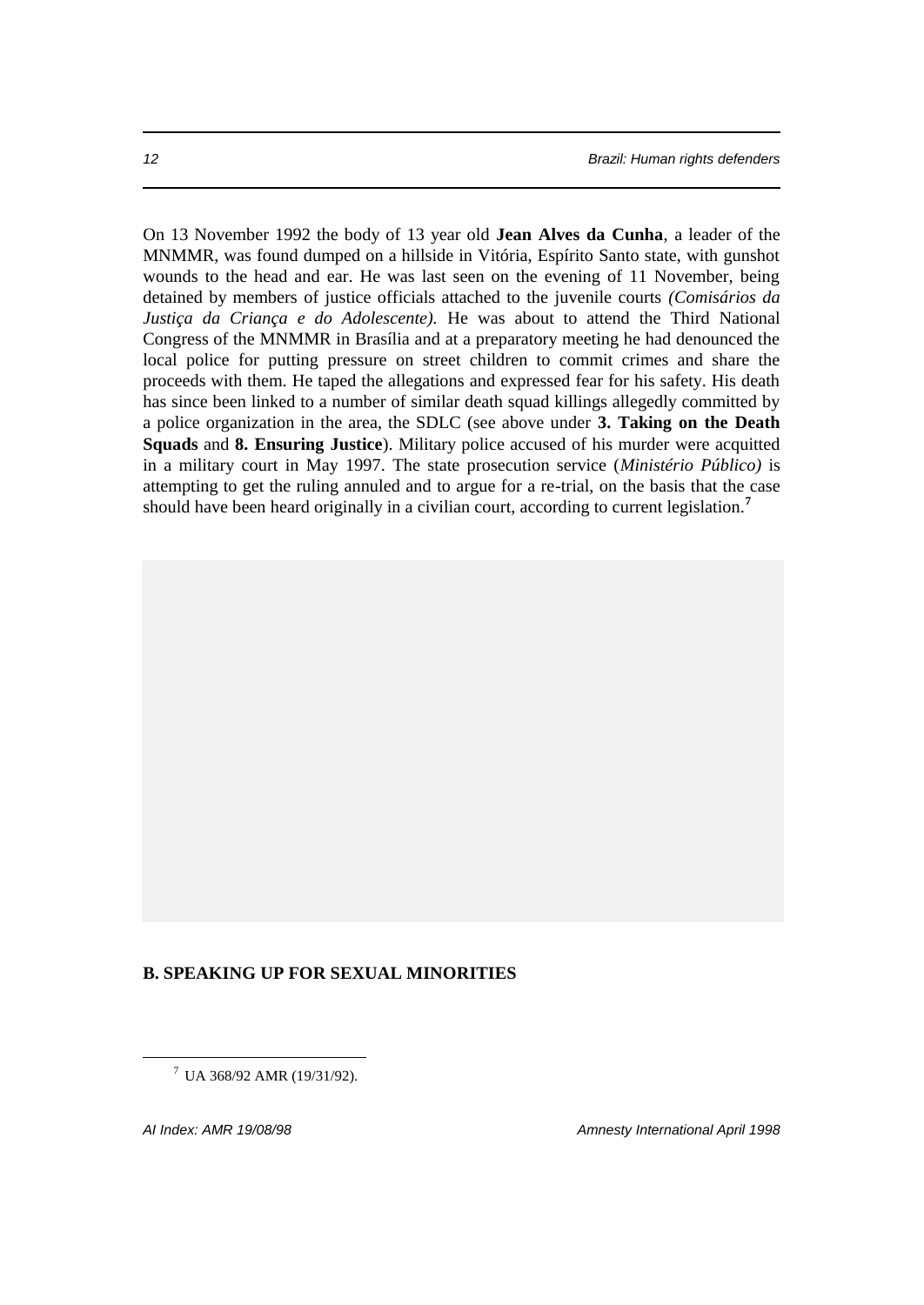"*Everyone is entitled to all the rights and freedoms set forth in this Declaration, without distinction of any kind."* Article 2, Universal Declaration of Human Rights

**Claudio Orlando dos Santos**, a gay man and AIDS activist from Santa Catarina state in southern Brazil, was beaten by military police on 24 May 1994 while he was doing HIV prevention work on the streets. As a result of his injuries he was admitted to hospital where

he later died. He himself was developing full-blown AIDS and was the President of the Florianópolis Association for the Defence of Homosexual Rights.

That night he was distributing condoms to transvestite prostitutes on behalf of the Santa Catarina health authority. At 9pm the military police arrived and the transvestites fled. The police beat him with truncheons and kicked him. After he lost consciousness he was handcuffed and taken, in the boot of a police car, to a civil police station where he was again beaten and insulted by military police in presence of a civil police officer. He was later admitted to hospital with severe gastroenteritis, possibly brought on, in Amnesty International's opinion, by the trauma of his ill-treatment. The military police investigation was closed because of lack of evidence and no police officer was ever charged or brought to trial.**<sup>8</sup>**

<sup>8</sup> Amnesty International *Brazil: Police brutality against AIDS awareness activist* AMR 19/31/97 December 1997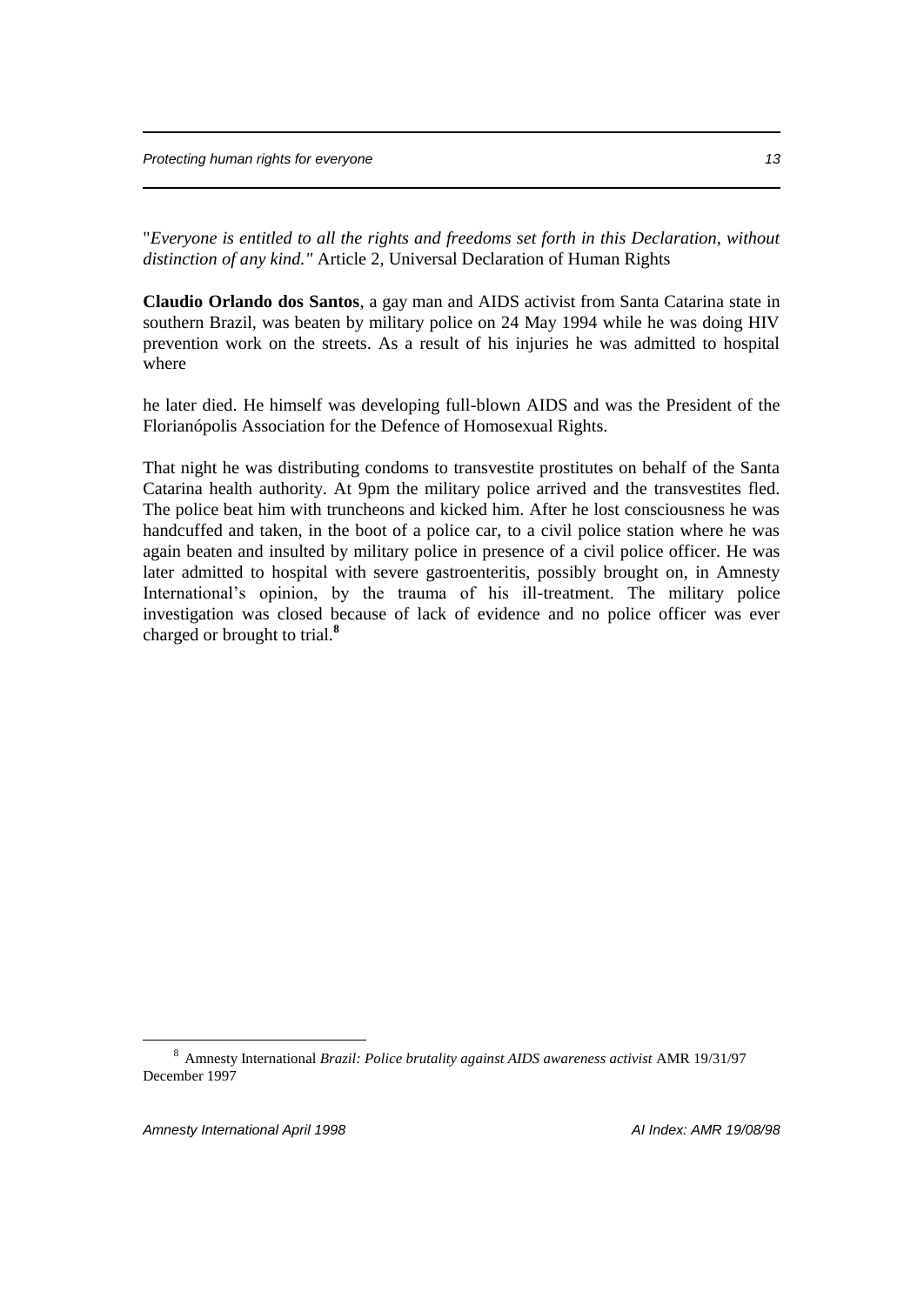**Marcelo Nascimento**, President of the Alagoas Gay Group (*Grupo Gay de Alagoas)* and **Pedro Montenegro**, of the Alagoas Forum against Violence (*Fórum Permanente Contra Violência)* both had to receive military police protection in June 1997 after they began demanding an official investigation into police killings of a transvestite and two gay men. On 6 June 1997 the transvestite and gay men, who were working as prostitutes in Maceió, the capital of Alagoas state, were shot dead, allegedly by civil police who had been running a protection racket among the prostitutes. It is believed that the prostitutes were killed because they had not paid their nightly "fee" of US\$10. On 10 June 1997 three other transvestites were arrested, also for failing to pay their "fee". They were taken to the 2nd Precinct of the Civil Police where they were beaten allover with rubber sandals studded with nails. When Marcelo Nascimento and Pedro Montenegro called

for an inquiry into these incidents they received anonymous telephone calls on 18 June warning them to drop their investigations or they themselves would be killed. <sup>9</sup> No-one has been charged to date with making the death threats.

<sup>9</sup> UA 236/97 AMR 19/19/97 and AI Index ACT 30/04/97 "Pedro Montenegro and Marcelo Nascimento: Death threats for denouncing killings of homosexuals"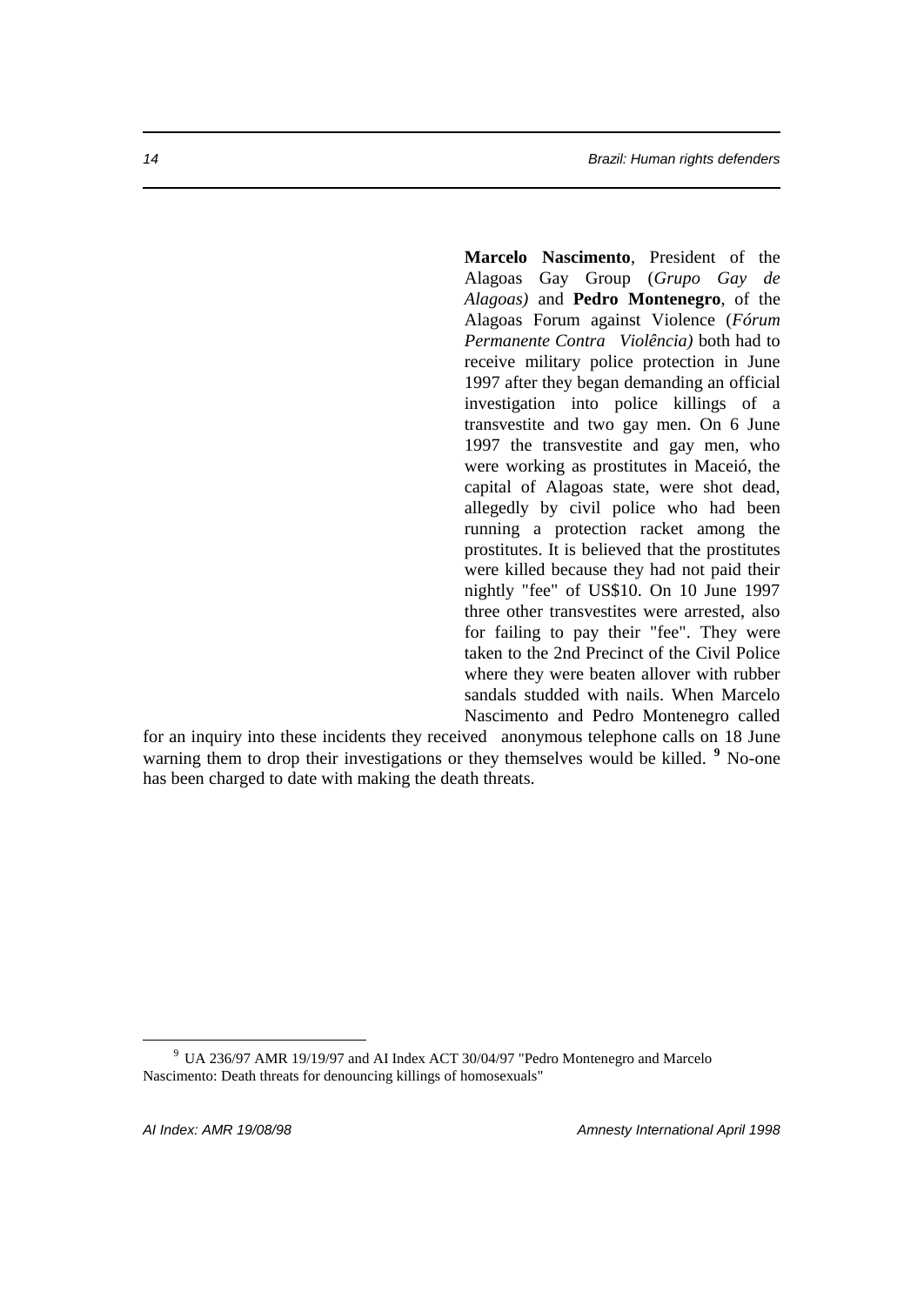# **C. ADVOCATING ON BEHALF OF COMMON PRISONERS**

"*No one shall be subjected to torture or to cruel, inhuman or degrading treatment or punishment"* Article 5, Universal Declaration of Human Rights

In August 1995, three public prosecutors at the Military Courts of São Paulo state, **Stella Kuhlman**, **Franco Caneva** and **Fernando César Nucci**, received death threats related to their investigations into a prison massacre and other crimes committed by members of the military police, particularly the elite battalion known as ROTA (*Rondas Intensivas Tobias de Aguiar).*The threats were also reportedly related to the prosecutors' public statments in favour of transferring the jurisdiction over certain human rights crimes from military to civilian courts. On 2 October 1992, a rebellion erupted in one of São Paulo's largest prisons, the *Casa de Detenção.* Shock troops were sent in to quell the rebellion and, when they withdrew 11 hours later, 111 inmates were dead. Eight separate inquiries into the massacre confirmed that most prisoners had been killed by police while defenceless in their cells. The military justice prosecutor charged 120 military police with homicide, attemped homicide and bodily harm, describing the massacre as "the largest slaughter recorded to date in a single prison in the world [where] detainees' prison sentences were arbitrarily and illicitly turned into death sentences."<sup>10</sup> (See under 8. **Ensuring Justice)** 

Two women, taken hostage by a group of common prisoners during a prison rebellion in Ceará state in December 1997, have put their own lives at risk by publicly accusing the military police of unlawfully killing seven escaped prisoners after they had surrendered.

<sup>10</sup> Amnesty International *Brazil: "Death has arrived" Prison massacre at the Casa de Detenção, São Paulo* AMR 19/08/93.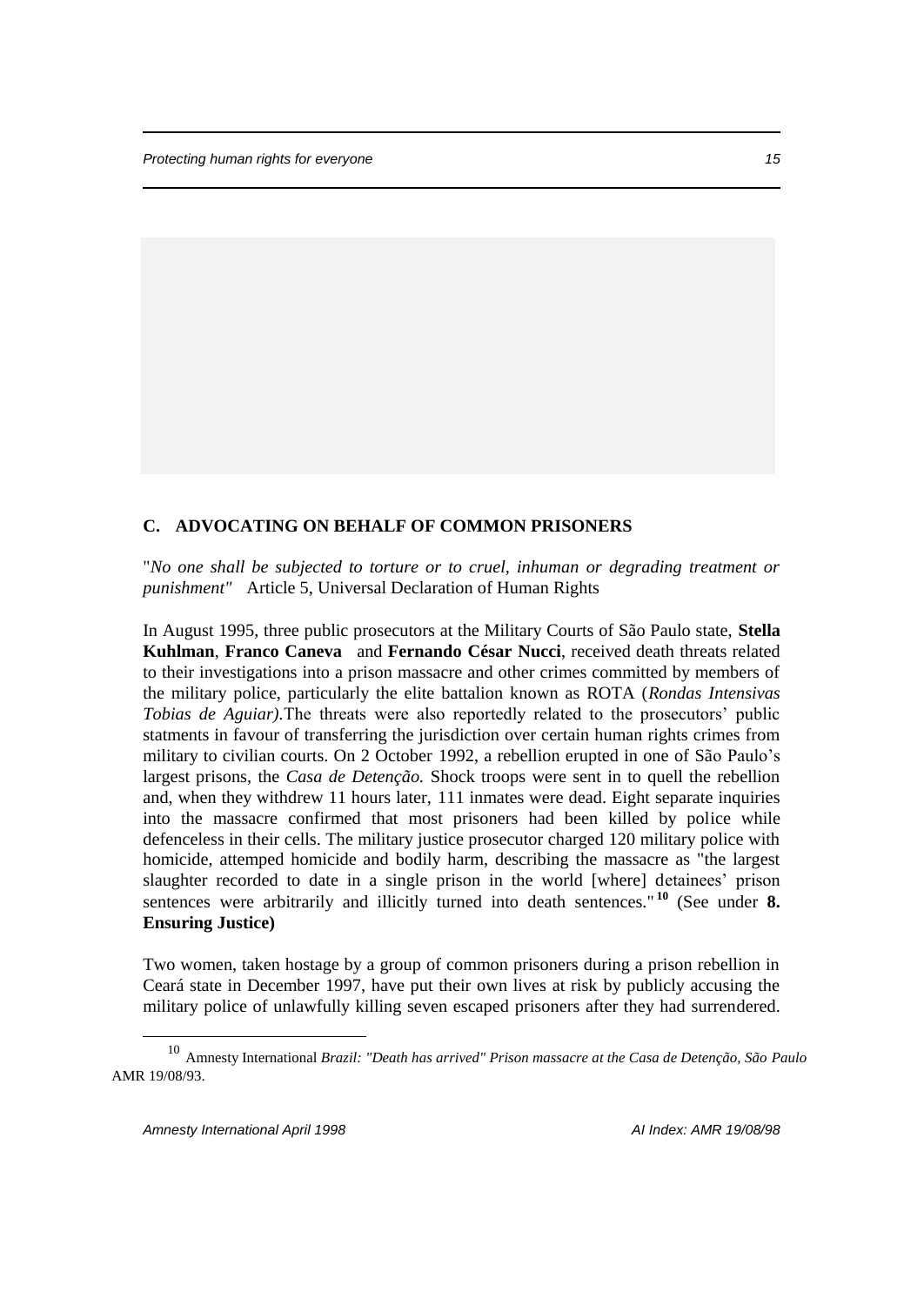On 24 December 1997, 23 prisoners started a rebellion in the Paulo Sarasate jail in the greater Fortaleza area, the capital of Ceará state. Prisoners took four hostages, including **Eunisia Barroso**, coordinator of the Catholic Church's Prison Pastoral (*Pastoral Carcerária)* and **Maria Nilva Alves**, head of a charity that works with prisoners. During an initial confrontation with military police, one prisoner was hit in the head and died. The prisoners demanded four getaway cars and guns. Shortly after leaving the prison, taking the hostages with them, one car crashed into a tree killing one prisoner. Another developed mechanical faults and eventually stopped. According to the two women hostages, six prisoners were extrajudicially executed after surrendering. Eunisia Barroso was reportedly shot by a police bullet after she had shouted at the police not to shoot, that there were hostages in the car, and that the prisoners were surrendering. After both women testified to an official inquiry that police had killed the prisoners unlawfully, Eunisia Barroso reportedly began receiving anonymous telephone death threats and was forced to move to a safe location. A civil police inquiry is continuing into the incident.

Common prisoners are the truly forgotten victims of human rights violations in Brazil. Prisoners endure harsh conditions and treatment, for example, up to 500% overcrowding, routine recourse by guards to violence and torture, poor sanitary conditions, and frequent denial of access to medical care, even for prisoners who are paraplegic or who are dying of terminal illnesses. Prison riots, breakouts and hostage-taking incidents are frequent, in part as a result of such terrible conditions of detention. On several occasions state military police have responded by carrying out extrajudicial executions of prisoners. Prisoners depend heavily on local human rights NGOs to monitor prison conditions and to protest on their behalf to the authorities.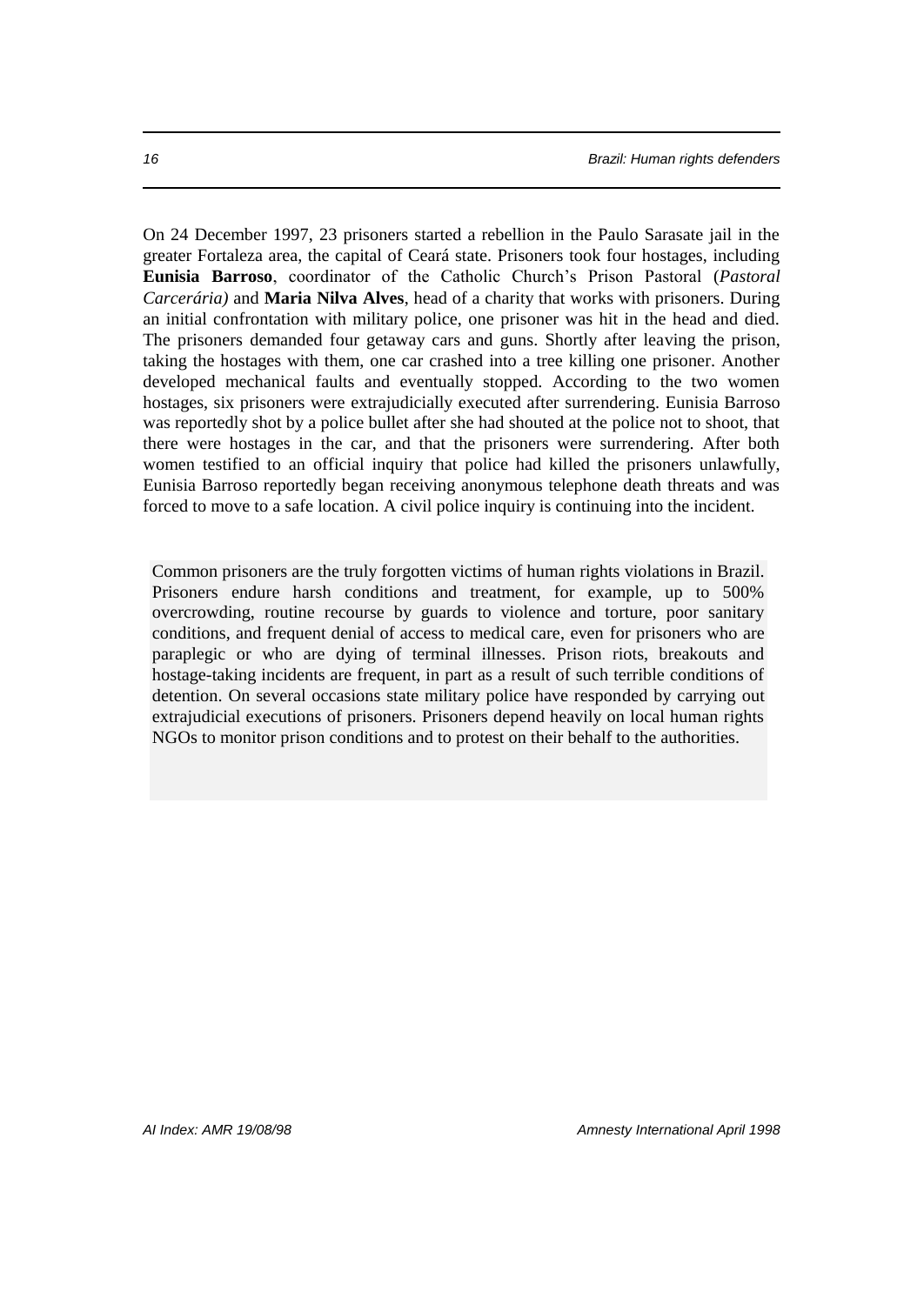## **D. UPHOLDING INDIGENOUS RIGHTS**

indigenous people in Brazil in the context of disputes over land rights. The perpetrators, which include gold miners, loggers and hired gunmen, enjoy almost complete impunity. Amnesty International believes that the failure of the government to arbitrate promptly in disputes between the indigenous and non-indigenous community leaves the former vulnerable to violence against them. Violent incidents have reportedly increased following the issuing of the controversial Decree No. 1775 in 1996 which changed procedures for demarcating indigenous land. According to the Church Indigenous Missionary Committee (CIMI), invasions of indigenous lands increased by 95% in 1996, and acts of genocide, torture, death threats, abduction and illegal coercion continued to go largely unpunished.

Amnesty International continues to receive reports of human rights violations against

On 16 November 1996 a Katithaurlu Indian village was attacked by a group of loggers. Indians were tied up and beaten, and the village looted. Although the attackers were identified by the Indians, they were not arrested and continue to intimidate the community. On 30 November **Arivaldo José dos Santos**, a field worker and district supervisor for the Brazilian government's indigenous agency, FUNAI, and **Sebastião Moreira**, of the Catholic Church's indigenous rights body, CIMI, called for the withdrawal of the land invaders from the area, and both received anonymous telephone death threats. Police protection was requested but not supplied**. 11**

<sup>11</sup> UA 284/96 AMR 19/34/96.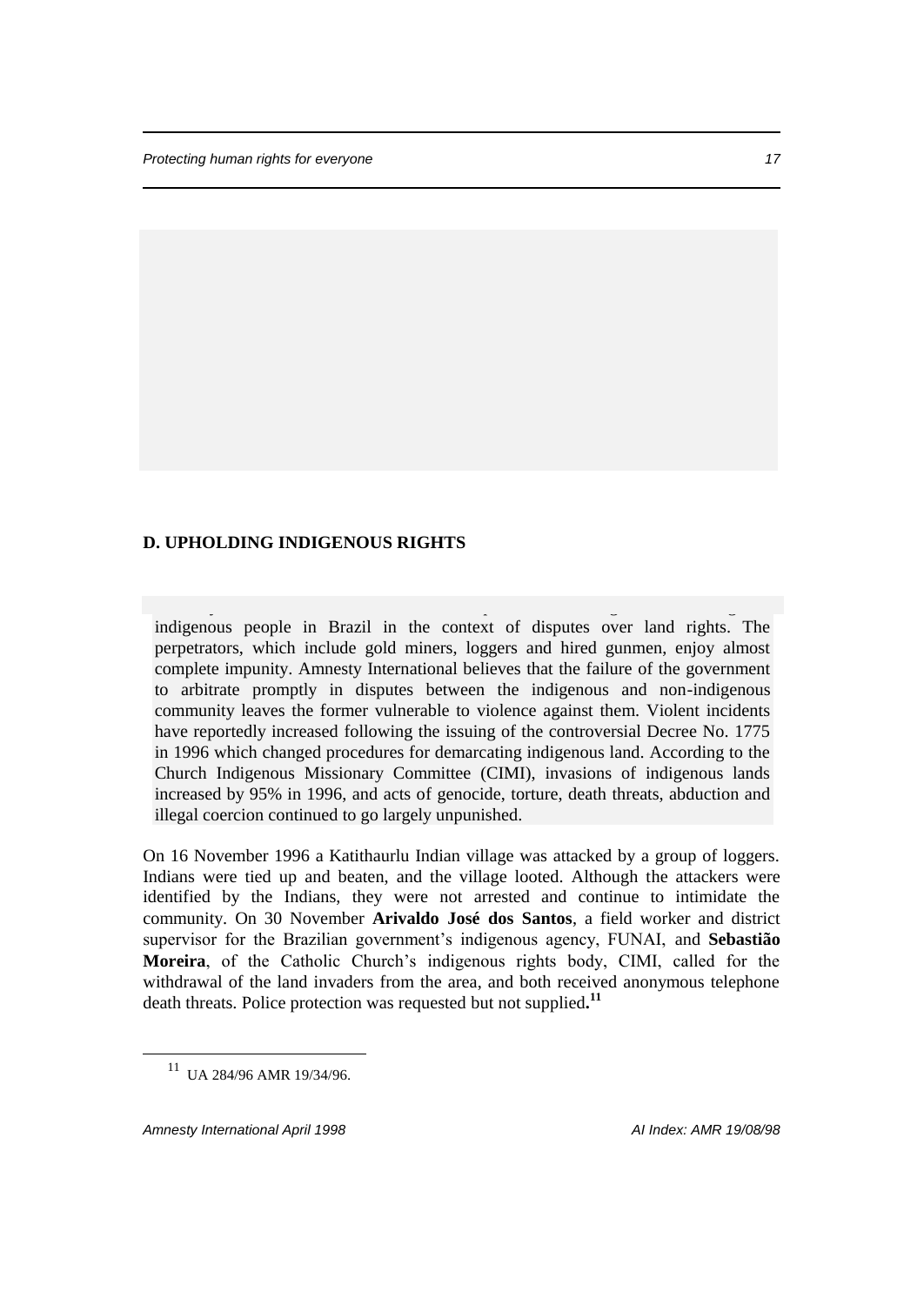Guarani Indian leader **Marçal Tupa-Y de Souza Guarani** was assassinated on 25 November 1983 by two gunmen while at work in a clinic on the Campestre Indian reserve in the municipality of Antônio João, Mato Grosso do Sul state. He had been campaigning for the official demarcation of land for the neighbouring Kaiowá reserve of Pirakua, which was disputed by a local estate owner, and had allegedly received death threats. He was also known nationally and internationally for his defence of Indian rights, and met Pope John Paul II in 1980 on behalf of the indigenous people to bring to public attention attacks on Indians and their lands. It took over three years for the federal authorities to accept competence for investigating the case. Pre-trial hearings did not begin until six years after the killing and in the meantime crucial material evidence had mysteriously disappeared. The manager of the estate was charged but absconded from custody. The accused in the case was tried and acquittal, but the acquittal overturned in 1996.

## **E. CAMPAIGNING ON LAND AND ENVIRONMENT**

"*Everyone has the right to freedom of peaceful assembly and association"* Article 20, Universal Declaration of Human Rights

> Perhaps the most internationally well-known rural human rights defender in Brazil is **Francisco "Chico" Mendes** who was murdered by a hired gunman in December 1988 at his home in Xapurí, Acre state, because of his work as president of the rubber-tappers union defending the Amazon forest. Two men were convicted of his murder in 1990, but escaped from the state prison in 1993. They were eventually re-arrested in 1996 by federal police and transferred to a secure prison in Brasília.

> In September 1995, **Antônio Macedo de Batista**, another rubber tapper and campaigner for the rights of rubber tappers and indigenous people in the Alto Juruá region of Acre state, was considered by Amnesty International to be a prisoner of conscience. He was originally convicted in June 1992 for "inciting rubber tappers to

disobey an eviction order." After a number of legal proceedings he was arrested and began serving a sixteen-month prison sentence on 20 September 1995. The charges related to an incident in June 1991 when rubber tappers from the community of Riozinho

*AI Index: AMR 19/08/98 Amnesty International April 1998*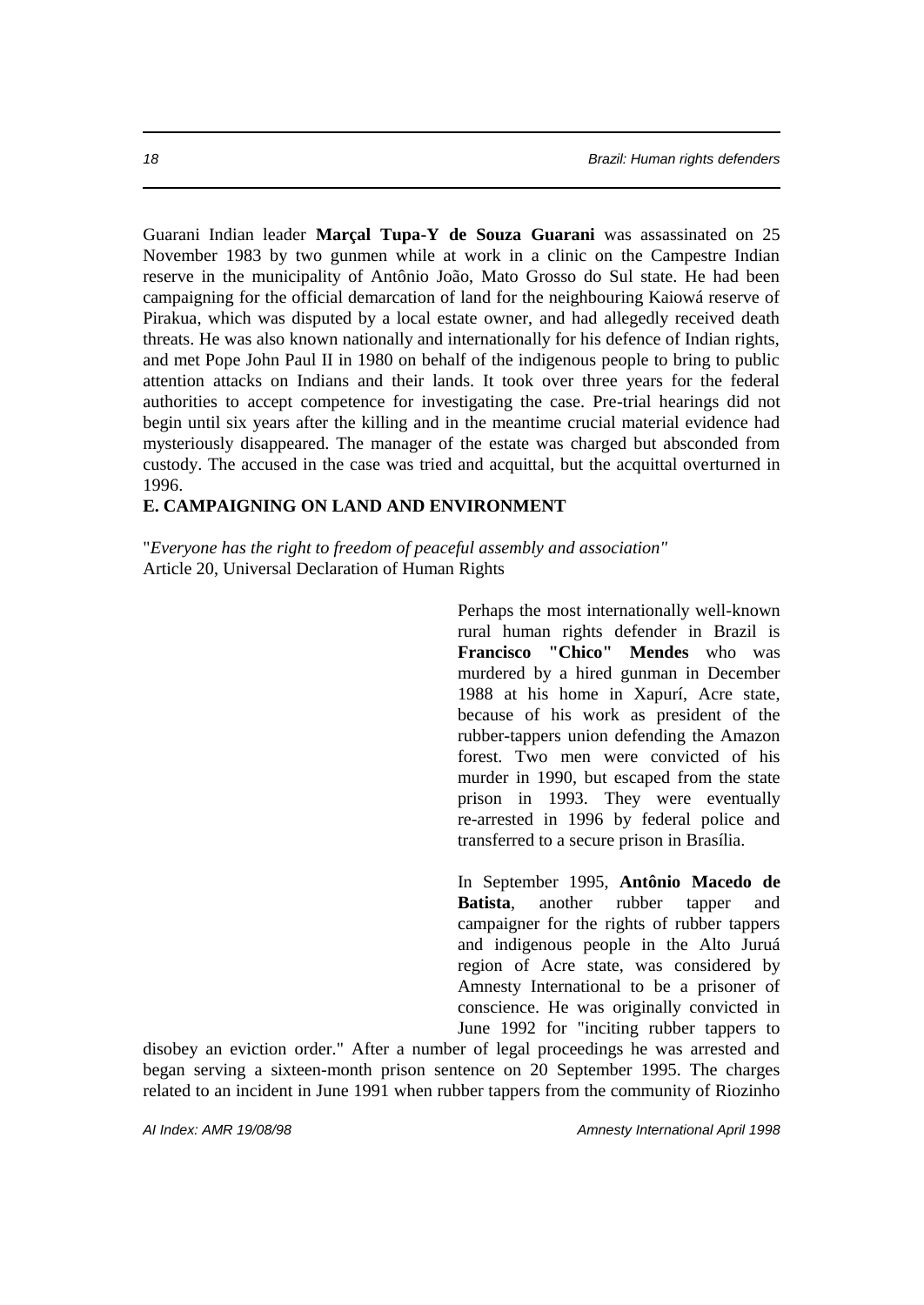Cruzeiro do Vale failed to obey an eviction order issued by the courts on behalf of a rubber and logging company claiming land that the rubber tappers had worked on for 29 years. The rubber tappers simply refused to move and reportedly used no violence. Since the company had no legal title to the land in question, it later abandoned its claim. Amnesty International believes that Antônio Macedo's imprisonment was solely related to his peaceful activities promoting rubber tappers associations and cooperatives in the region. He was subsequently released.

Criminal charges and court orders have been used elsewhere in Brazil to curtail the activities of agrarian reform and land activists. What appear to be politically motivated charges and preventive detention orders have been issued against land reform activists and

members of the *Movimento dos Trabalhadores Sem Terr*a (MST) Landless Rural Workers Movement, in Brazil On 10 June 1997, **José Rainha Júnior**, one of the leaders of the MST, was found guilty on a charge of double homicide and sentenced to 26 years in prison in a trial which did not meet international fair trial standards. There is compelling evidence that he was falsely convicted of having orchestrated the murder of a local landowner and a policeman in Pedro Canário, Espírito Santo state. Amnesty International believes that he was convicted on the basis of his activism in the MST in organizing land invasions rather than on the basis of the evidence presented. If the guilty verdict is upheld at the second trial

under similar circumstances, and José Rainha is imprisoned, he will be adopted by Amnesty International as a prisoner of conscience.**<sup>12</sup>** His retrial is currently scheduled for the first half of 1998, and the trial location has been changed to Vitória, the state capital, where the impartiality of the jury may be better guaranteed, following appeals by Brazilian human rights groups and by Amnesty International.

<sup>&</sup>lt;sup>12</sup> Under Brazilian law, anyone receiving a sentence of over 20 years imprisonment automatically receives a second trial, the result of which stands, subject to appeal.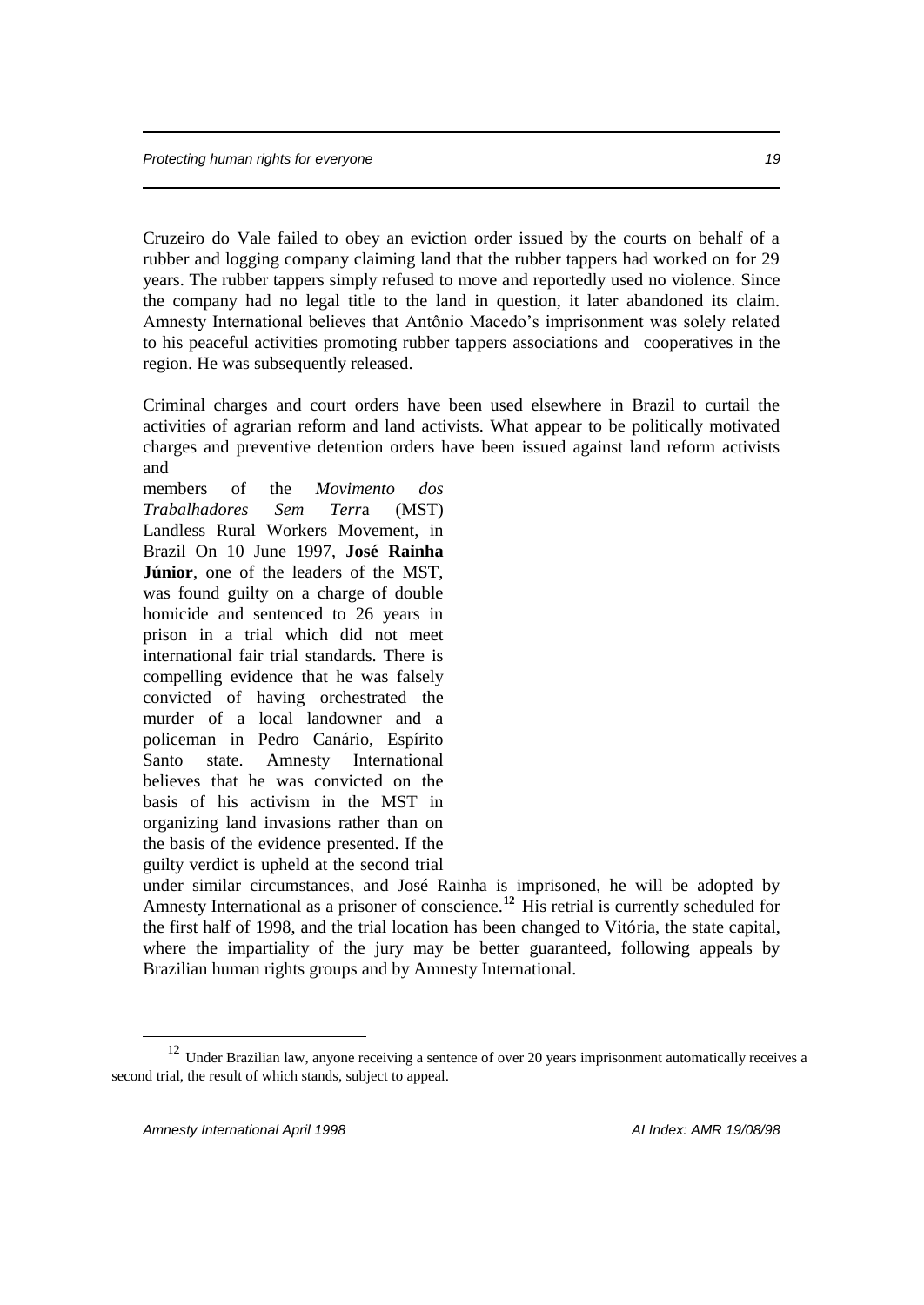For several years, José Rainha and other MST leaders in the Pontal de Paranapanema region of São Paulo state have also been subjected to police and judicial harassment. They have been formally charged with two crimes, *esbulho possessório* (the violent seizure of land belonging to another) and *formação de quadrilha ou bando* (the forming of a criminal gang) in relation to the MST activities in organizing land occupations. José Rainha was found guilty on these charges in September 1997 but the defence lawyers have lodged an appeal. They were also the subject of three preventive detention orders issued over in 1996 and 1997 in relation to the above charges. All were ruled unconstitutional and overturned by Brazil's Higher Court of Justice (*Superior Tribunal de Justiça).* MST members were imprisoned under each preventive detention order. On 25 January 1996 four members of the MST, including José Rainha's wife **Diolinda Alves da Silva** were arrested and imprisoned under the second of these detention orders. She was adopted as a prisoner of conscience in March 1996 because Amnesty International believed that she had been falsely accused and her arrest had been intended to pressurise the MST to cease its land occupations and to persuade her husband, who was in hiding, to give himself up for arrest. She was released shortly afterwards.

## "*No one shall be held in slavery or servitude. Slavery and the slave trade shall be prohibited in all their forms*" Article 4, Universal Declaration of Human Rights

In September 1997, 220 workers, including minors, were freed by federal authorities from the Flor da Mata ranch in São Felix do Xingu in southern Pará state where they were being held under armed guard in conditions of effective slavery (debt bondage). The federal government has since expropriated the 22,000 acre ranch for agrarian reform in a first much-publicised move to punish landowners who use slave labour. The government only discovered about conditions on the estate after a 16-year old boy, **Sebastião Luiz Paulino**, escaped from the ranch in August, informed official federal police and the Ministry of Labour and helped them carry out the raid. He is also a vital witness in the expropriation proceedings. However, on 7 October 1997 he narrowly escaped an attempt on his life by a hired gunmen. He had to receive protection from a local human rights group, after the federal government failed to provide protection.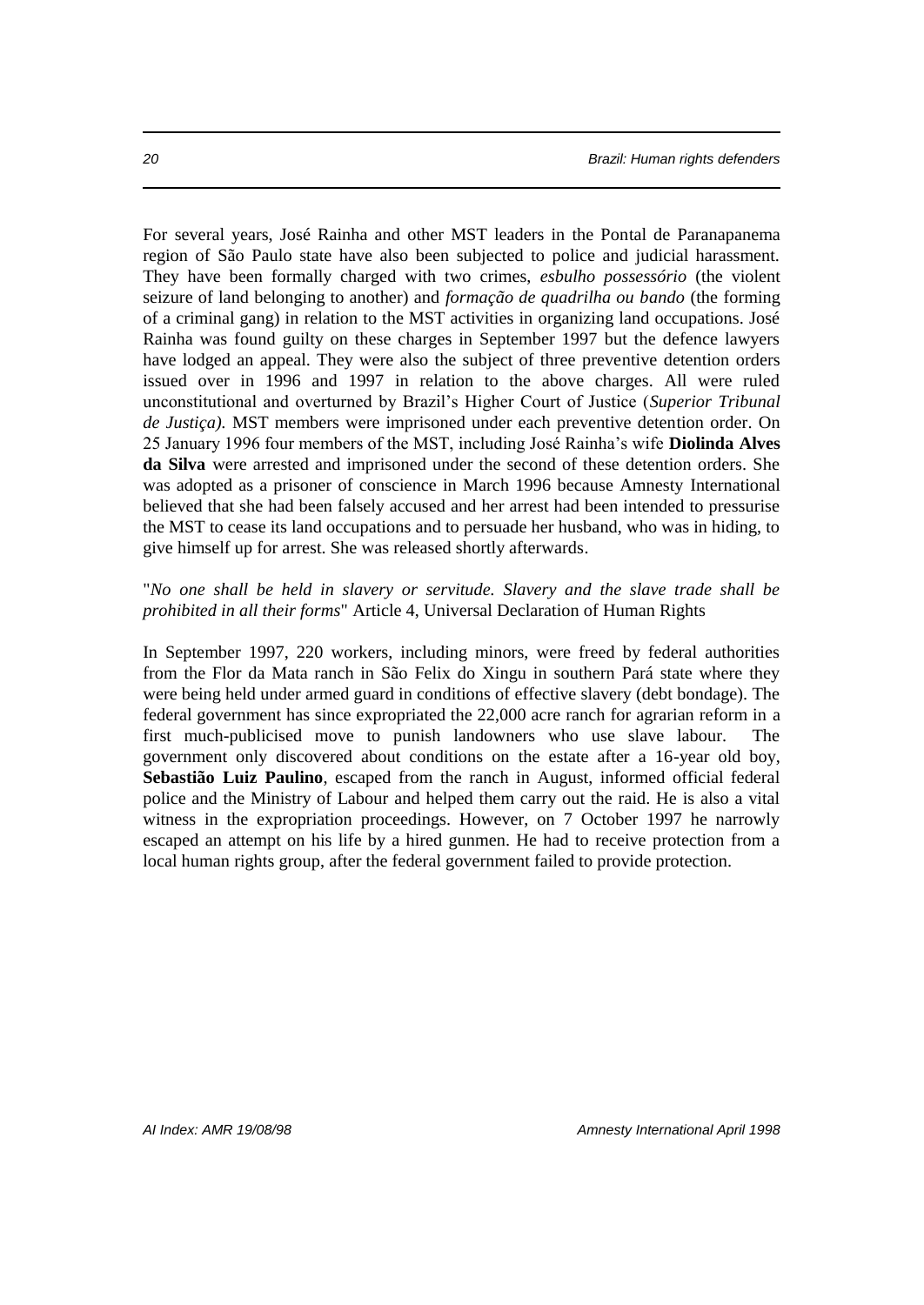concentrated in the hands of a small number of very large landowners (*fazendeiros).*Many violations of human rights take place in the countryside, for example, contract killings of rural trade unionists and activists, violent police evictions of landless peasants during occupations and demonstrations, the use of slave, forced and child labour on plantations, quarries and charcoal burners, and the attacks on indigenous populations by other groups attempting to seize their lands. Local powerful landowners hire gunmen to assassinate rural trade union leaders, collaborate with the police in evicting peasants and have now increasingly begun to persuade the local judiciary to use legal measures to harass land activists. Since the return to civilian government in 1985, the only individuals which Amnesty International has considered to be prisoners of conscience, or potential prisoners of conscience, have been land rights activists (see the cases here of **Antônio Macedo de Batista, Diolinda Alves de Souza**, **José Rainha Júnior** and **Frei Anastácio Ribeiro.**

Brazil has one of the most unequal patterns of land distribution in the world. Land is

**Dona Pureza Lopes Loiola** of Bacaba, Maranhão state, began campaigning against the use of slave labour in Brazil over three years ago after her son "disappeared" when he left home to go and work on an estate. She had already lost one brother and two cousins the same way. With the assistance of the Catholic Church's Land Pastoral (*Comissão Pastoral da Terra)*, she travelled from farm to farm investigating, lobbying the government and bringing the issue to public attention. In October 1997 she was awarded an international human rights prize by Anti-Slavery International, a London-based NGO, in recognition of her courageous work.

#### **F. CHURCH WORKERS**

On the evening of 13 April 1993, **Father Pedro Horácio Caballero**, a street educator working with children in the Praça da Sé, a square in downtown São Paulo, saw two military police beating up a 12 year old boy. When the priest attempted to stop the beating he was accused of "protecting delinquents". A child whom he sent to go and fetch another street educator was grabbed by the police, thrown to the ground and beaten with truncheons. The police then attempted to handcuff Father Caballero, and beat him up. Father Caballero reported the incident. He now lives and works in Luanda in Angola.**<sup>13</sup>**

<sup>13</sup> UA 123/93 (AMR 19/15/93).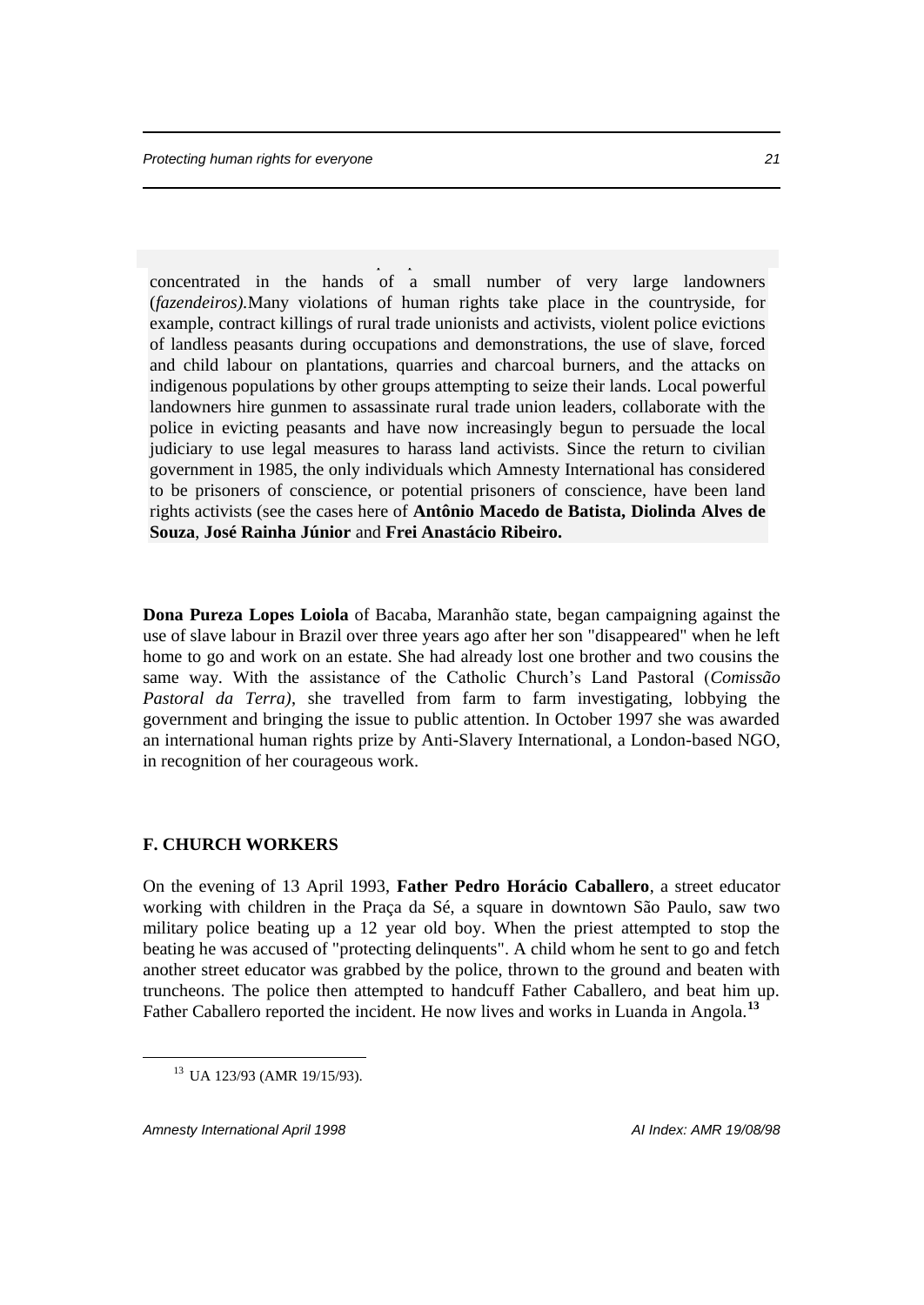*22 Brazil: Human rights defenders*

Another Catholic priest, **Father Ricardo Rezende**, who also received the Anti-Slavery International prize in 1992 for his work in combatting debt bondage and slavery in southeastern Pará state, suffered an assassination attempt and was eventually forced to move to another part of the country for his own safety. In September 1994, a "hit-list" was reportedly discovered containing the names of some

40 people in the town of Xinguara. According to evidence given by *pistoleiros* (gunmen) already charged in connection with related incidents, those names on the list were singled out to be killed because of their links with *posseiros (*peasant farmers) involved in land conflicts. The names of Father Ricardo Rezende, two other priests - **Brother Henri des Rosiers** and **Father Benedito Rodrigues Costa**, as well as a local city councillor, **Elpídio Pereira da Silva**, were alleged to be on the list. Two of the men accused of the death threats received custodial sentences in December 1995 for the attempted murder of another man. In the past, church workers seen to be supporting or representing the interests of peasant families in southern Pará, in the context of land disputes with local landowners, have also been the targets of death threats, assaults, abductions and killing.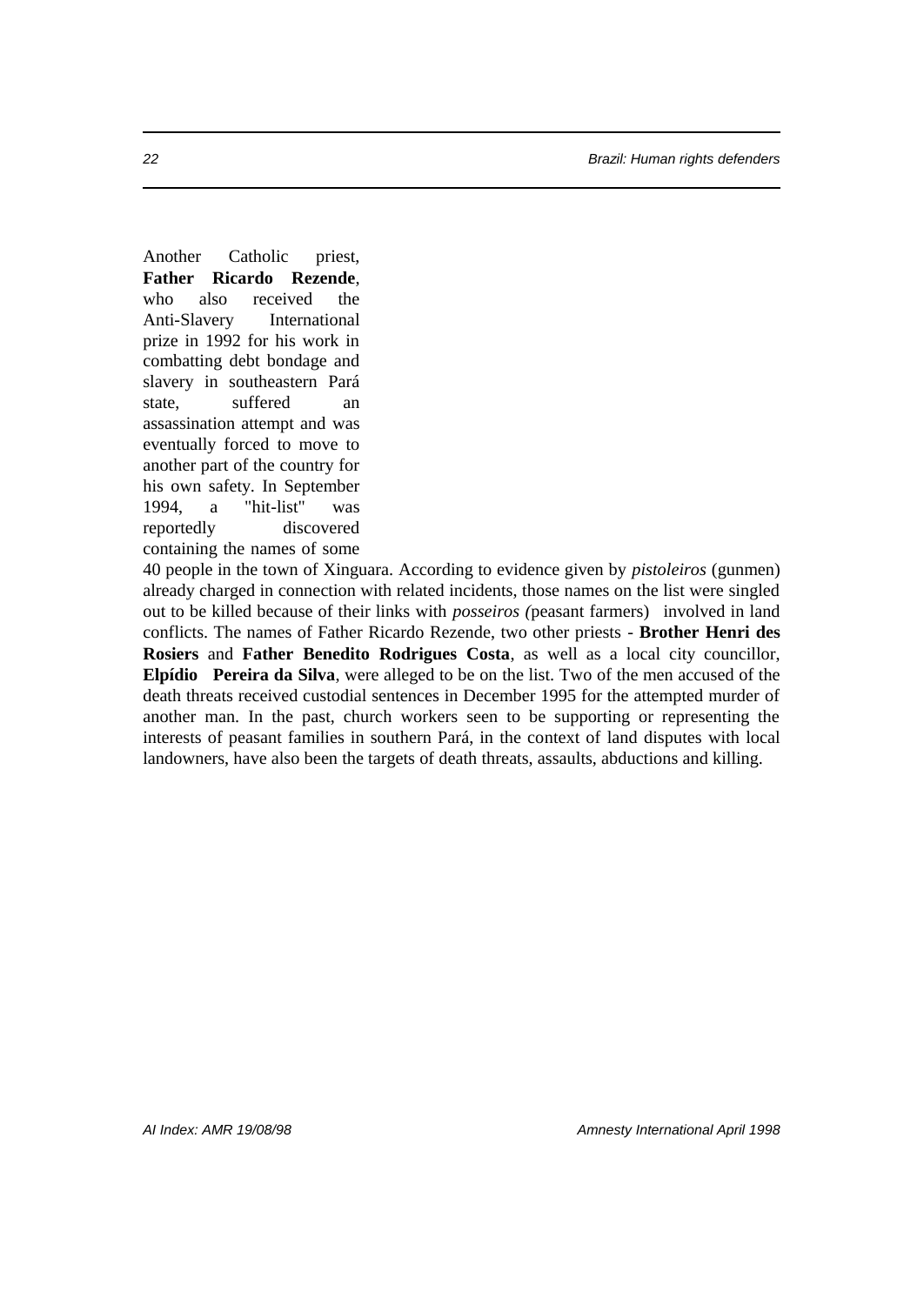Several of the human rights defenders mentioned in this section are nuns, priests and workers from the Catholic Church. The work of clergy from both Catholic and protestant churches with the poor and socially marginalised groups puts them on the front line of human rights. The Catholic church has actively defended human rights in Brazil especially during the military government, when it denounced "disappearances" and killings of political opponents by the authorities. Later it set up a number of pastoral commissions, to carry out social work and advocacy with a number of social groups whose rights were being systematically denied, such as trade unionists, common prisoners, the homeless, impoverished rural workers, street children, and the indigenous population.They often suffer the same fate as those they seek to help and protect, as a result of their vocation.

In other parts of the country, church workers have been subject to harassment at the hands of local courts as a result of their work on land reform. In October 1996, Amnesty International took up the case of **Frei Anastácio Ribeiro**, a Franciscan priest sentenced to nearly five years imprisonment on charges related to his peaceful activities in campaigning for land reform. He was detained on 27 November 1995 in the municipality of Conde in the northeastern state of Paraíba in connection with the occupation by 300 landless rural workers of the Fazenda Jacumãn e Tabatinga. He is the state coordinator of the Church Land Pastoral (*Comissão Pastoral da Terra*), a Roman Catholic church organization established in 1975 to monitor land conflicts and encourage priests and lay workers to help the rural poor. Frei Anastácio Ribeiro was charged with the same criminal charges used against the MST leaders (see above), those of *esbulho possessório* and *formação de quadrilha*, and with ill-treating children by exposing them to insalubrious conditions in land encampments. The judge held him responsible on these charges due to his CPT work, even though he had not been present at the occupation. The judge described the CPT as a "clandestine organization". **<sup>14</sup>** Frei Anastácio Ribeiro continues to face similar criminal charges in eight judicial districts in the area.

#### **5. BEARING WITNESS: Witnesses and relatives**

*Amnesty International April 1998 AI Index: AMR 19/08/98*

<sup>14</sup> Amnesty International *Brazil: The criminalization of rural activism: The case of Frei Anastácio Ribeiro* AI Index: AMR 19/27/96.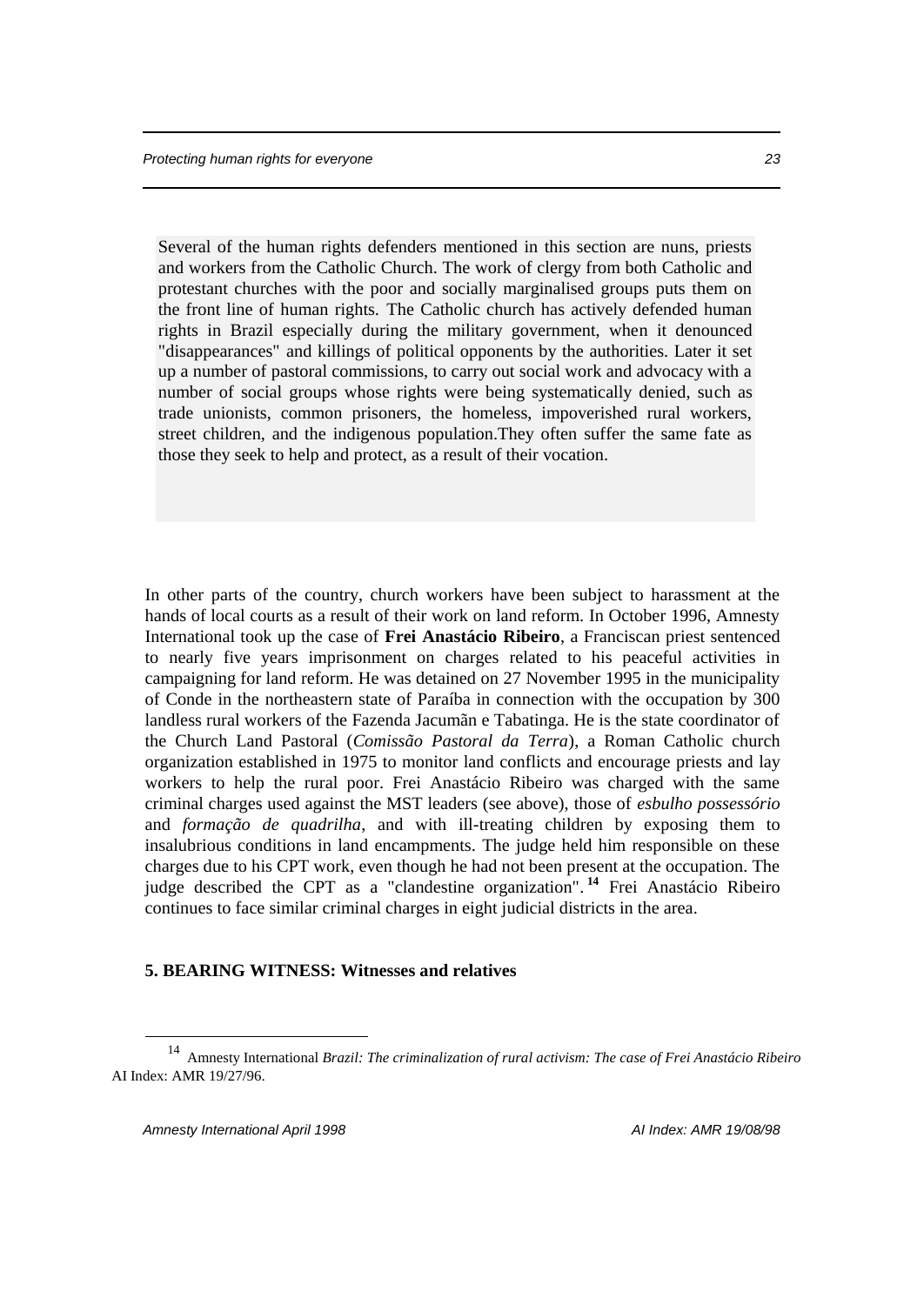In July 1993, lawyers in GAJOP *(Gabinete de Apoio Jurídico às Organizações Populares)* Legal Support Office for Grassroots Organizations, **Jayme Benvenuto de Lima Jr**, **Valdenia Brito** and **Kátia Costa Pereira** began receiving death threats after they had denounced several cases of corruption with the state judiciary. On 23 July when driving home, **Jayme Benvenuto de Lima Jr**, coordinator of GAJOP, was ambushed by two unidentified persons travelling in a car, one of whom threatened him with a gun and ordered him to step out of his car. When he crouched down in his car, the other car made a u-turn and one of its occupants shot at him from 10 metres away. Luckily he was unhurt.<sup>15</sup> It was the GAJOP lawyers who later piloted Brazil's first witness protection program.

**Wagner dos Santos** is the only adult witness to the Candelária massacre of 23 July 1993 in which seven street children and one young adult were killed by military police in Rio de Janeiro. He has suffered two attempts on his life, and had to move to another country as a result of his decision to testify. Although several eye-witnesses came forward after the massacre, by the time the first of the accused came to trial, only 22-year old **Wagner dos Santos** was prepared to testify. He was taken off in a car during the massacre, shot, and left for dead. He suffered a further attempt on his life in December 1994. He was abducted by a group of plainclothes policemen near the Witnesses' House (*Casa da Testemunha*), a safe house where he was living under police protection. The police handcuffed him and took him near to Rio de Janeiro's main railway station. After beating him, they shot him several times and left him for dead. They allegedly made it clear they were shooting him for having identified their colleagues in the 1993 killings. The case of **Wagner dos Santos** vividly highlighted the need for effective witness protection in Brazil. He was under police protection at the time of the second attack protection, yet he was abducted and shot while walking unprotected on the street by assailants who knew his identity. He suffered partial facial paralysis as a result of the shooting, but continued to receive threats in hospital. The state of Rio de Janeiro was unable to provide adequate protection and secure accommodation which might allow Wagner dos Santos to live as normal a life as possible. Of the Witnesses' House in Rio de Janeiro he said,

*"It's a dump in truth, we were like pigs, Pigs that eat and sleep and wait for Christmas to be slaughtered... The place was really small, there was no room for anything. We just stayed in there waiting for the time to pass... Nobody came by there, there were no psychologists, there was nothing. It seemed like we were prisoners"*

<sup>15</sup> UA 244/93 AI Index AMR 19/23/93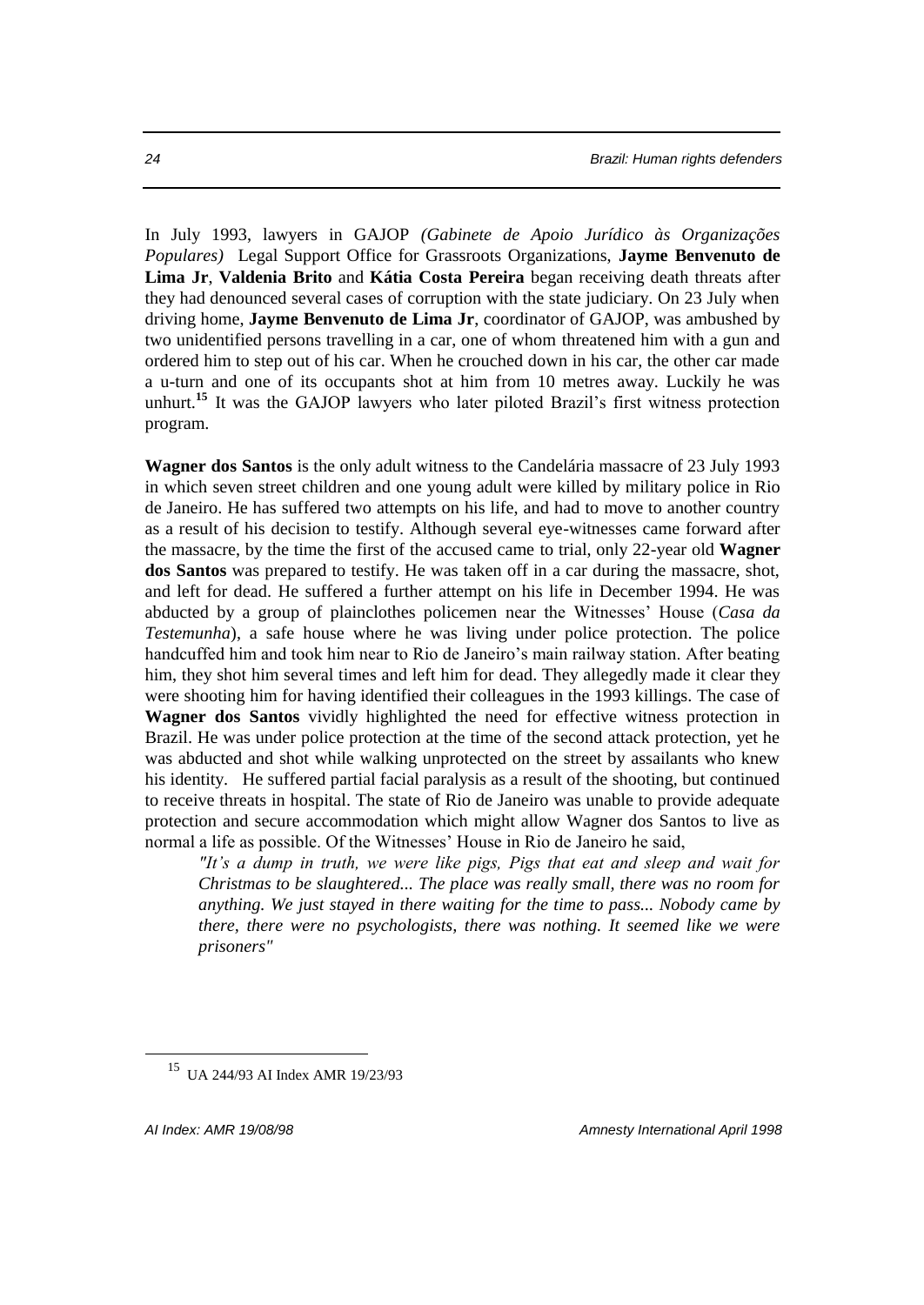rights violations. However, witnesses who are prepared to testify against police and hired gunmen, often protected by powerful political interests in the area, are routinely harassed and intimidated in Brazil. The provisions for protection of witnesses are wholly inadequate, and the vast majority of witnesses receive no official protection, although the government has recently submitted a bill to congress to create a national witness protection program. A pilot program in five states is still in its embryonic stages. The first witness protection program was set up by a human rights NGO, GAJOP, in Pernambuco after several of the staff members had themselves suffered death threats and an attempt on one members's life. The program functions in collaboration with the state government, but nonetheless depends heavily on volunteers to accompany and protect endangered witnesses, that is, on human rights defenders in effect protecting other defenders, in the absence of a fully functioning government-run program.

Witnesses can play a crucial role in bringing to justice those responsible for human

Wagner dos Santos became more fearful and depressed about his situation and in October 1995, as a result of national and international appeals, made by Amnesty International members and others, the federal authorities arranged for him to go to another country for his own safety.**<sup>16</sup>** His testimony has since been crucial in securing the conviction of Marcos Vinicius Borges Emanuel. However, in the trial of another defendant, he felt that his evidence was not being taken seriously and that he was being used. He told a reporter that if he ever witnessed another crime in Brazil, he would not speak out, "I'll blindfold myself".

The centrality of Wagner dos Santos' testimony to bringing the perpetrators of the Candelária massacre to justice, as well as the frustrations encountered in ensuring their key witness' safety were admitted by the state prosecution service itself:

*Amnesty International April 1998 AI Index: AMR 19/08/98*

<sup>16</sup> Amnesty International *Brazil: Witness Protection: Wagner dos Santos* AI Index AMR 19/24/95 and *Brazil: Candelária and Vigário Geral: Justice at a snail's pace* AI Index AMR 19/11/97.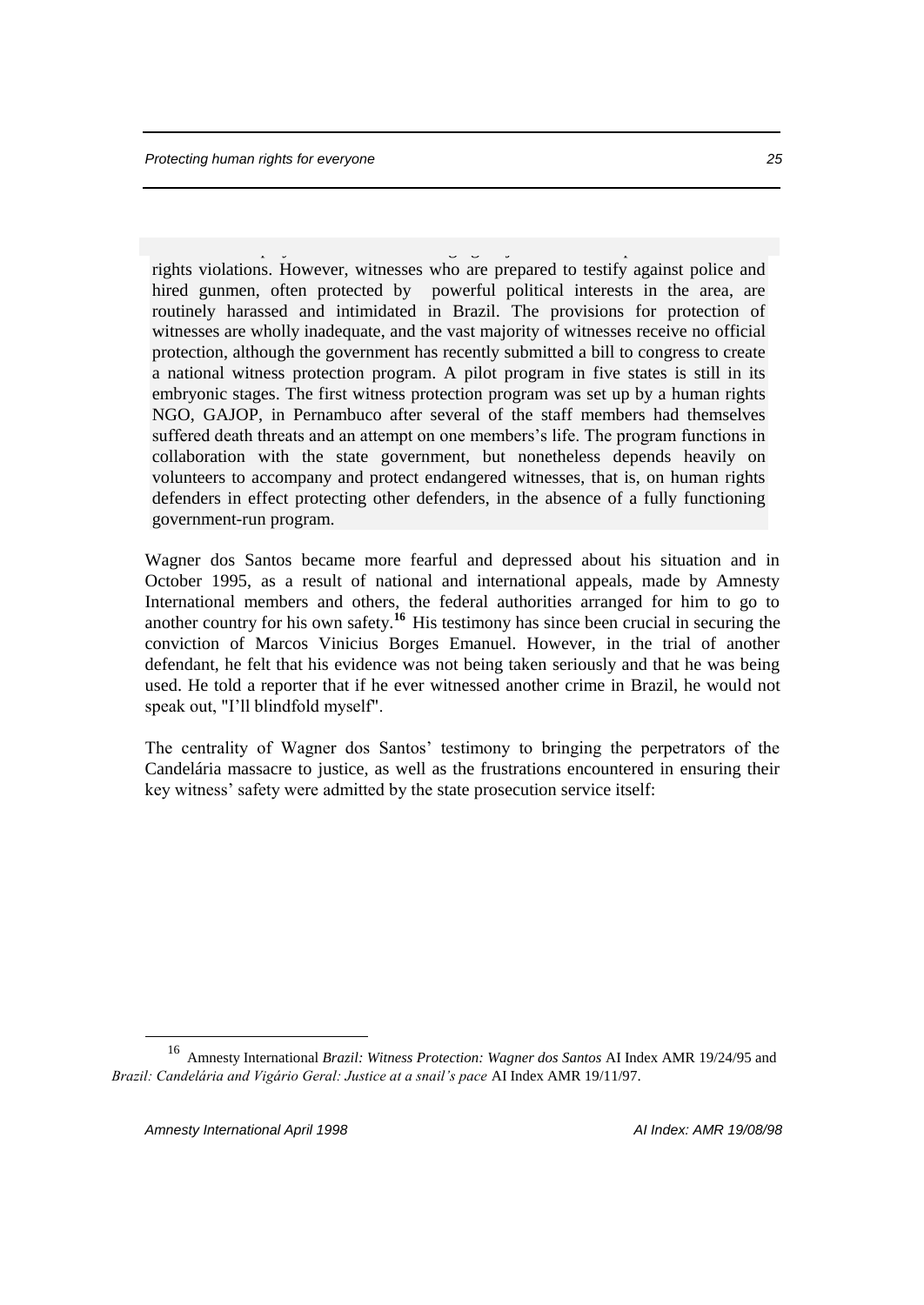"*The investigations were delayed because we had no witness protection program which caused great difficulty in bringing witnesses or even survivors such as Wagner dos Santos to testify against all accused"* **<sup>17</sup>**

In September 1997, the federal government submitted a bill to Congress to create a federal witness protection program. It has yet to be debated and voted on by Congress. Television journalist **Mariza Romão** (see below **6. Telling the Truth**), a key witness to the Eldorado dos Carajás massacre, visited authorities in Brasília in December 1997 after she began receiving death threats and discussed with them the importance of the witness protection bill currently pending in Congress.

**Edméia da Silva Euzebio**, one of the "Mothers of Acari" was murdered in circumstances suggesting an extrajudicial execution after she started campaigning to find out the whereabouts of her son who had "disappeared" in Rio de Janeiro in 1990. On 26 July 1990 eleven people, five of whom were minors, were abducted by a group of armed men from a farm in Magé, Rio de Janeiro state. Their bodies have still not been found. The mothers of the Magé "disappeared", who actively campaigned for a complete investigation, have repeatedly received death threats and been harassed by members of the military police that patrol the Acari shanty town (*favela*). **Edméia da Silva Euzébio** and her sister-in-law **Sheila da Conceicão**, were shot dead in downtown Rio de Janeiro. The individual accused of their murders, with links to the military police, was twice acquitted in a jury trial, partly because prosecution witnesses were too scared to testify.

<sup>17</sup> In a letter received by Amnesty International from the Rio de Janeiro Public Prosecution service, *Ministério Público do Estado do Rio de Janeiro*, 14 November 1996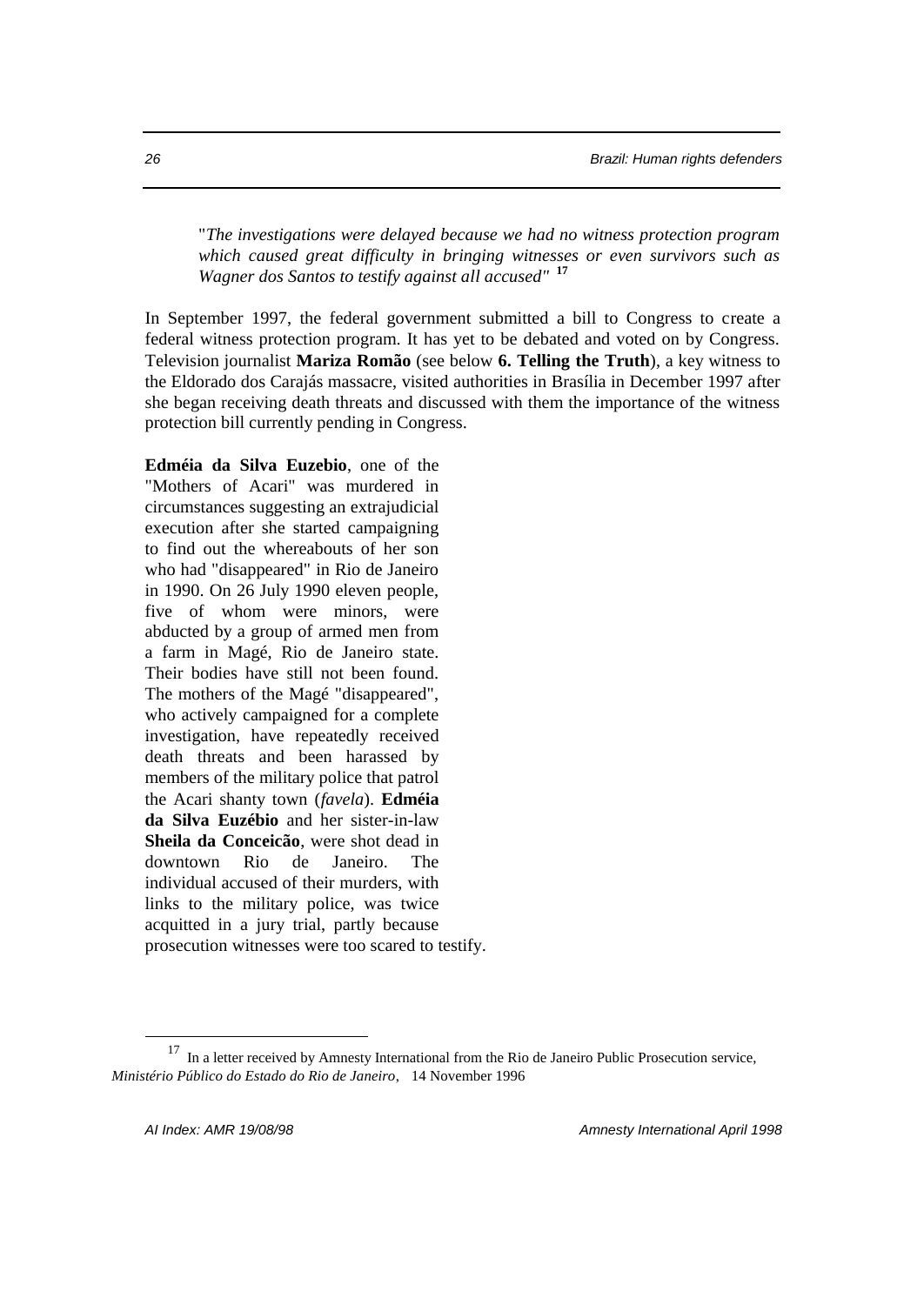## **6. TELLING THE TRUTH: Journalists and the press**

"*Everyone has the right to freedom of opinions and expression"* Article 19, Universal Declaration of Human Rights

In July 1994, journalists **César Gomes Gama, José Antônio Moura Bonfim**, **Marcos Cardoso**, **Elenaldo dos Santos Santana** and others received death threats and reports that gunmen had been contracted to kill them after they had published a series of reports in CINFORM (*Classificados e Informações*), a newspaper in Sergipe about the activities of a death squad called *A Missão*. They alleged that the death squad was responsible for a large number of killings in the interior of the state, and to involve members of the shock troops of the state military police, senior police officers and state authorities. On 14 September, while two of the journalists were making a radio broadcast about the death squad from the newspaper's office, the building was reportedly surrounded by heavily armed men. The previous day they had received a message saying "they would not last the weekend". Following pressure by the federal authorities, the state authorities assigned state civil police to protect them and gave them bullet proof vests. The journalists also contracted their own personal body guards (see more on the case under **7. Policing the police** and the case of **Adelmo Peixoto Hora Nunes**). The death squad was disbanded following appeals by Amnesty International and other human rights organizations.

*Amnesty International April 1998 AI Index: AMR 19/08/98*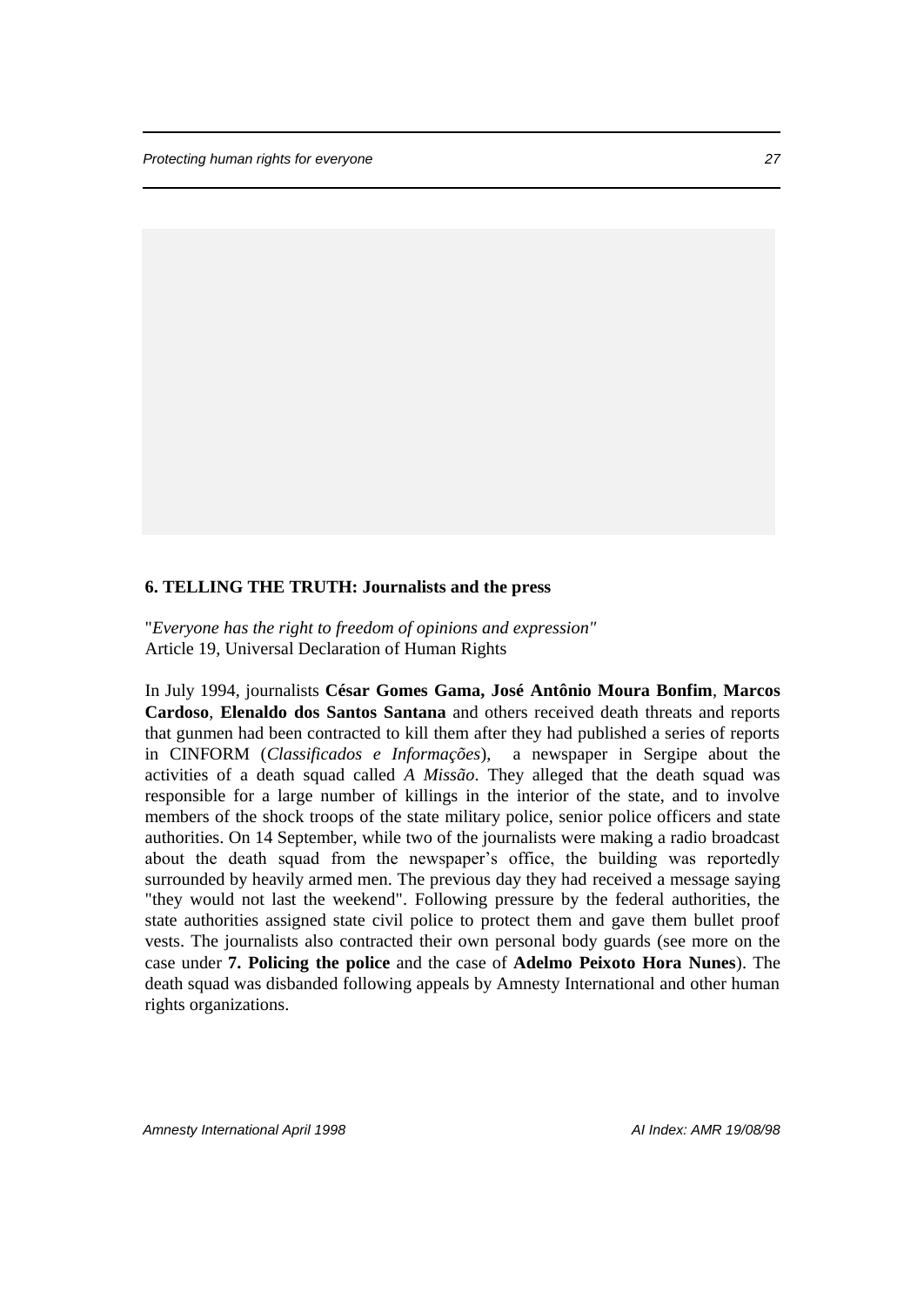*28 Brazil: Human rights defenders*

**Mariza Romão**, a television reporter for O Liberal TV, was one of the very few non-MST eye-witnesses to the Eldorado de Carajás massacre in Pará state, in which military police killed in cold blood 19 landless peasants, and tortured and ill-treated many more in April 1996. **<sup>18</sup>** When it became clear that police were going to use violence to disperse the MST demonstrators on the PA-150 highway, she approached the platoon commander in an attempt to negotiate a peaceful evacuation. However, he replied that she should leave the area since he "couldn't guarantee her life" When the military police started shooting, many of the peasants fled in terror. She and the camera crew took refuge in a hut. As police approached, she went out and pleaded with them not to shoot since there were women and children sheltering there.

The television crew was arrested and their camera equipment impounded. They were forced at gunpoint to hand over their film and to enter one of the police buses in which they were detained for one hour. The camera footage and her eyewitness account of the massacre and of specific killings have already been crucial in bringing to trial the police responsible, as she has given testimony in preliminary court hearings. In November 1997, shortly after 153 military police were indicted on charges of aggravated homicide and bodily harm, Mariza Romão began receiving anonymous telephone death threats. She and her children finally had to leave her home for her own safety with the help of the National Federation of Journalists (FENAJ) and is currently under the protection of the civil police. Federal police protection was withdrawn in December 1997. She is not the first to be threatened in the aftermath of this massacre. The MST lawyer accompanying the case has also been the target of death threats. The previous judge allocated to the case resigned in February 1997 complained of unnecessary obstacles, a poor quality investigation and continual threats.

The Eldorado de Carajás massacre was the first massive human rights violations captured on film and broadcast on television in Brazil. It caused much national and international

<sup>18</sup> Amnesty International *Brazil: Corumbiara and Eldorado de Carajás: Rural violence, police brutality and impunity* AI Index 19/01/98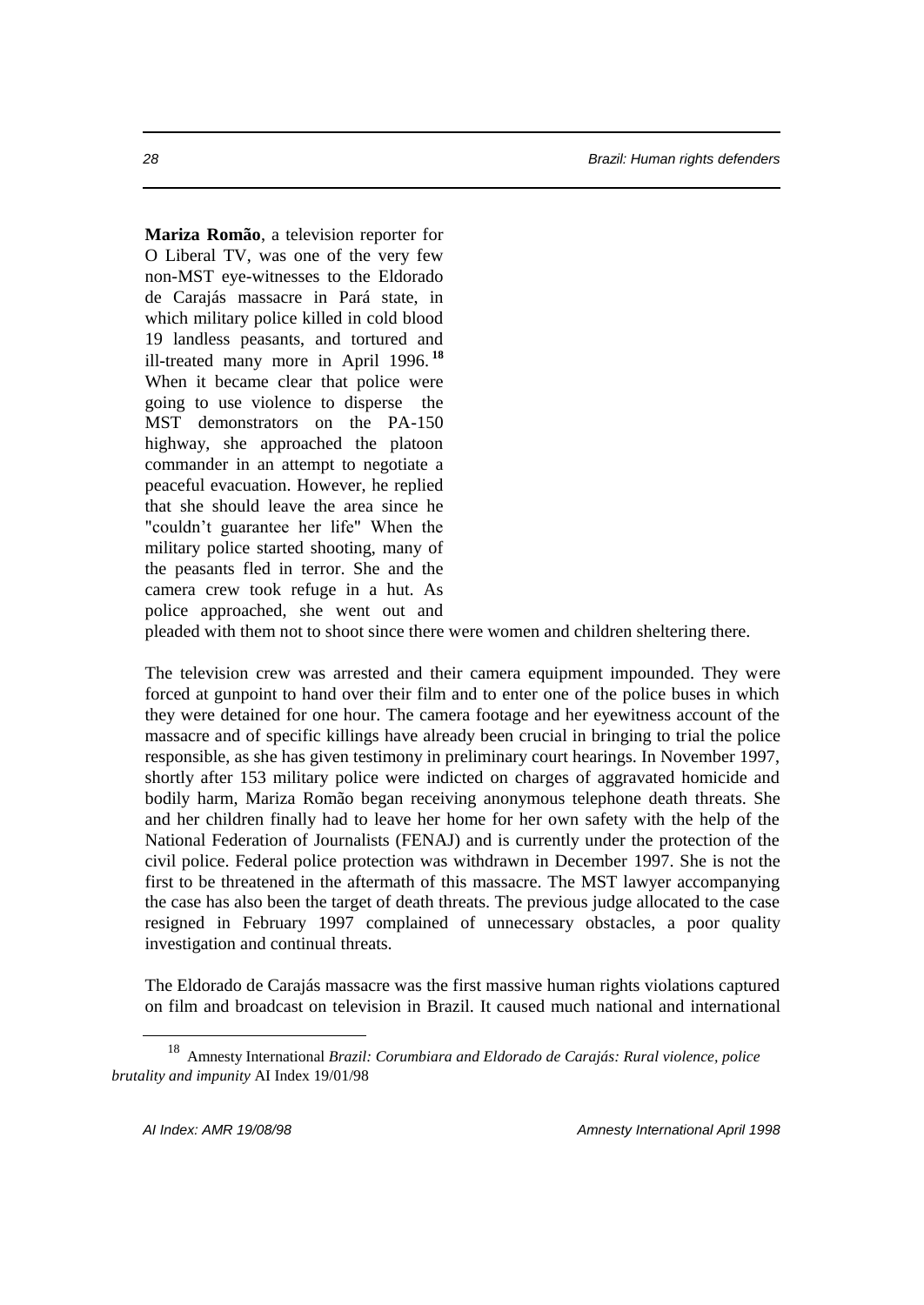outrage and greatly raised public awareness about human rights violations in situations of land conflict. Mariza Romão commented on the responsibility she felt,

"This is my right as a citizen, as a journalist, as a reporter. I am duty bound to inform people. I fulfilled my duty as a journalist to inform the public, to show what actually happened in Eldorado do Caraj*á*s. Up until now no massacre had been filmed and broadcast on TV*"*

She has decided to testify as a matter of principle and urges other journalists to do the same,

"They should not keep quiet. One of the things that the man who*'*s been threatening me keeps repeating is *'* don*'*t publish it in the press.*'* He knows that we have power. Sometimes journalists who are reluctant to testify are unaware of the power they have to suppress this kind of behaviour, to reach those who make threats. Nobody has the right to take your life. Nobody can come up to you and say, *'*You can*'*t talk about this. Shut up because you*'*re damaging my interests or somebody else*'*s.*'* We live in a democracy"

## However, she is also acutely aware of the government's responsibility to protect her and others as vital prosecution witnesses,

"I think that impunity should be fought and that more attention should be given to the protection of witnesses, as in my case, that of the cameraman, and of the driver who drove the military police back to Marab*á* after the incident. They were also threatened.... The justice system has to do something about its witnesses, because we are at the mercy of the criminals. You are trapped, with fear of being killed." *19*

"*If it has been difficult for me, a high-profile journalist backed by a journalists' union, to get police protection, imagine how hard it must be for ordinary or low-income people to get the protection they need."*

<sup>&</sup>lt;sup>19</sup> Interview in FENAJ's Jornal do Jornalista, December 1997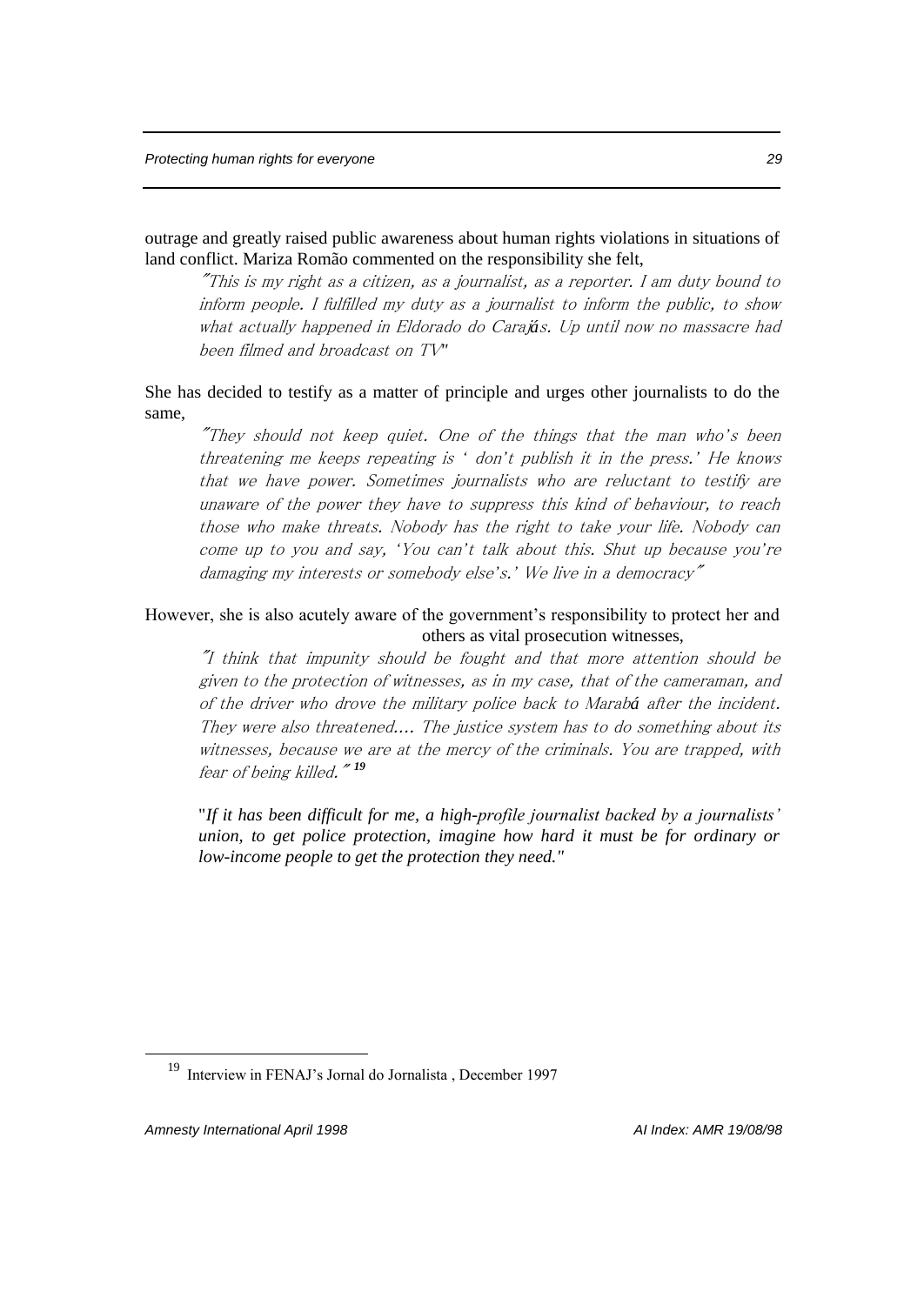#### **7. POLICING THE POLICE: Police investigators and informants**

The activities of one death squad *A Missão*, composed of members of the Sergipe military police shock troop (see **6. Telling the Truth** above) was exposed by an ex-member of the group, military police soldier **Adelmo Peixoto Hora Nunes**. In July 1994, he talked to a local newspaper, CINFORM, which was then able to publish a number of exposés. Several hours of his testimony, including allegations about the involvement of high level state authorities in the death squad's activities, were recorded on audio and video tape and passed to the federal authorities. Despited repeated calls for a federal investigation, investigation of the allegations and protection of **Adelmo Peixoto Hora Nunes** was left in the hands of the same military police authorities which he had accused. The death squad was disbanded and the commanding officer of the shock troop battalion removed from post.

**Francisco Vicente Badenes Júnior**, a civil police detective in Espírito Santo state, responsible for investigating death squad murders linked to the SDLC, allegedly faced a number of unnecessary bureaucratic obstacles that local human rights NGOs regarded as amounting to obstruction and possibly harassment on the part of the authorities. In the middle of his investigation in 1994, he was suddenly transferred, without warning, from the state capital Vitória, to a small town in the interior of the state where it was impossible for him to continue his work. As a result of a petition by local human rights defenders he was transferred back to the capital, but was not allocated a police car or office. Human rights NGOs eventually supplied him with an office and he was forced to use his private car to make arrests. It was his police work which led to the trial of military police accused of murder of street child **Jean Alves da Cunha** and he continues to investigate SDLC related murders and to assist a federal prosecution service legal petition to get the SDLC disbanded and declared illegal.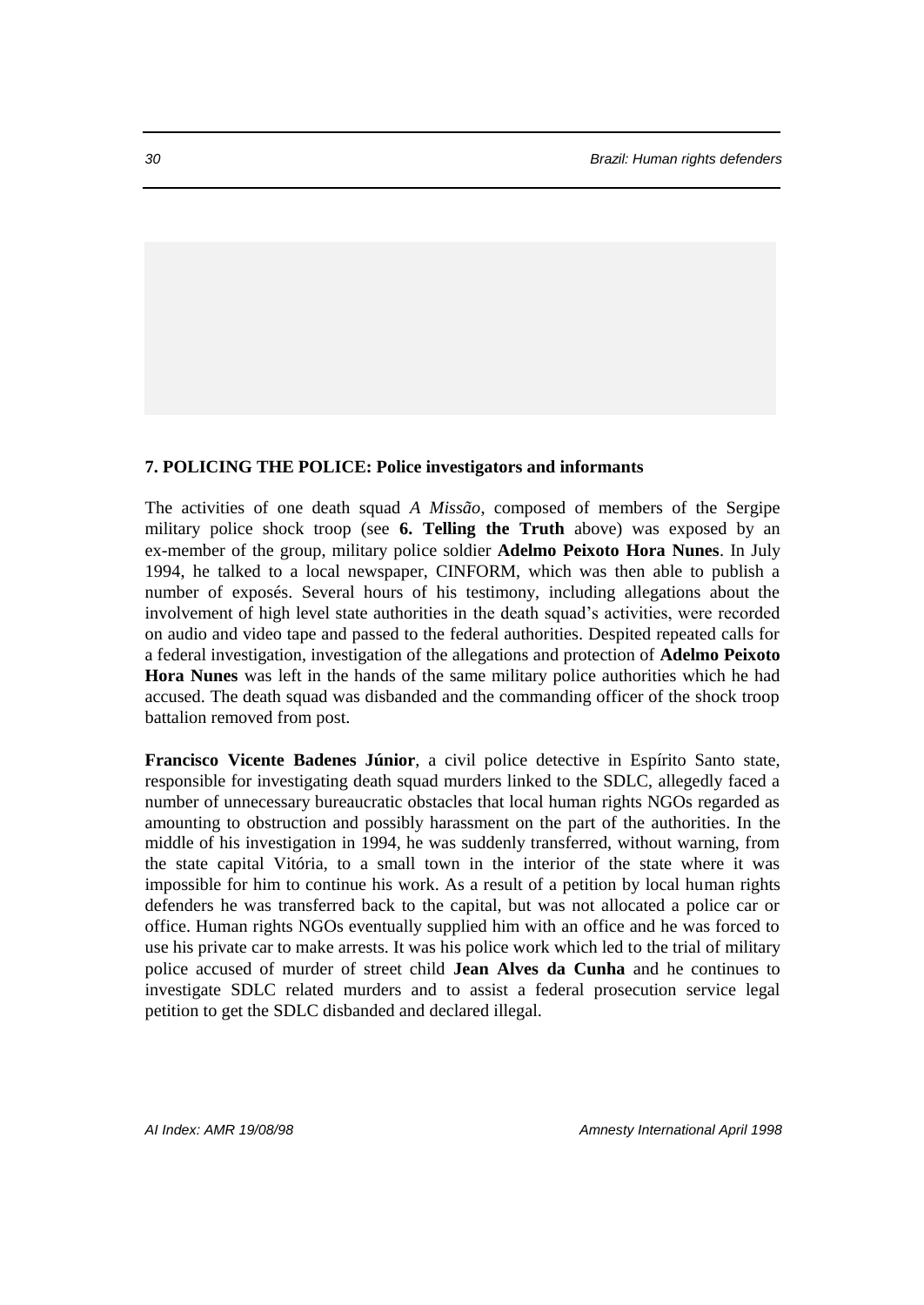#### **8. ENSURING JUSTICE: Lawyers, judges, prosecutors**

Assistant prosecutor (*assistente de acusação)* **Marcelo Denaday**, suffered an attempt on his life on 12 June 1997 in Vitória, the capital of Espírito Santo. He has been assisting investigations into a murder allegedly linked to the SDLC. He was driving home at 8pm with his wife and two children. Two hooded men on a motorcycle drew up level with his car and fired two shots with a silencer through the windscreen. No-one was hurt. Amnesty International has also been concerned for the safety of **Luiz Renato Azevedo da Silveira**, a state prosecutor who has been played a key role in investigating the SDLC. Both eventually received military police protection.

**Stella Kuhlmann**, a public prosecutor in the Military Court of São Paulo, suffered intensive intimidation in 1992, when she and other prosecutors began an investigation into alleged murder and extortion by members of the ROTA military police battalion. In addition to the death threats, a number of bomb threats occurred at the courthouse where the trial of members of the ROTA was held. The trial resulted in the convictions of two out of four police defendants in August 1993.

In several of the cases outlined in this document, members of the legal profession have suffered threats and harassment, including high-profile cases such as the *Casa de Detenção* prison massacre, Eldorado de Carajás and Vigário Geral massacres . Amnesty International has outlined its concerns about serious flaws in the manner of investigating these and other massacres.<sup>20</sup> Intimidation of lawyers, judges and prosecutors is another manifestation of the process of impunity, facilitated by the fact that the state security agents accused of these violations are generally not suspended from active duty.

<sup>20</sup> Amnesty International *Brazil: Corumbiara and Eldorado de Carajás: Rural violence, police brutality and impunity* AI Index 19/01/98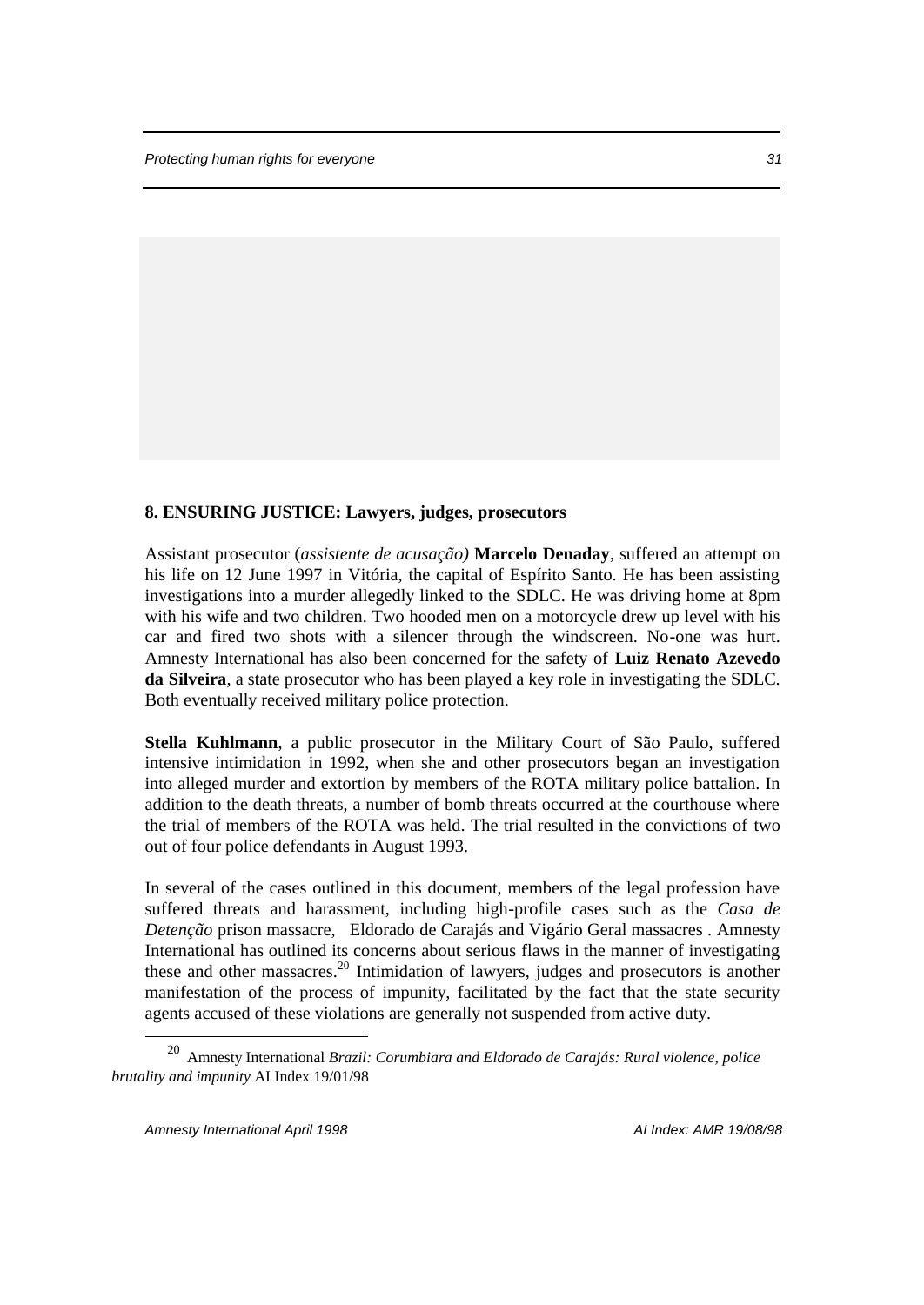Members of the legal profession -- lawyers, judges, public prosecutors -- are not immune from attacks and intimidation. In Brazil all criminal cases, except for libel claims, are prosecuted by the state, that is, by public prosecutors. A representative of the interests of the victim or their friends and family (*assistente de acusação*  prosecution assistant) may assist the prosecutors, and these assistant lawyers are often human rights activists in local NGOs and advocacy groups. In many cases of unlawful police violence and killings, particularly massacres, monitored by Amnesty International, lawyers and prosecutors have been threatened and suffered attempts on their lives. These attacks are an attempt to pervert the course of justice and are in contravention of a number of United Nations principles and guidelines.

## **9. IF IT WEREN'T FOR ...**

Human rights defenders make a crucial difference. Their courage and willingness to speak out is often critical in bringing to justice those who abuse human rights. The cross-section of defenders mentioned in this document have made a significant, often vital, contribution to ending impunity for human rights violations. There are many other individuals and organizations all over Brazil also engaged in speaking up for human rights. If it weren't for the courage and tenacity of these human rights defenders, many violators would not be brought to justice and many grave human rights violations would continue unabated and unchallenged.

**Death squads**: The death squad, *A Missão*, composed of members of the Sergipe military police, was disbanded in 1994 due to the actions of human rights defenders. Journalists on the newspaper CINFORM published exposés based on the testimony of a policeman, an ex-member of the death squad. In turn, threats to the journalists led to national and international pressure on the authorities to investigate the activities of the death squad..

**Massacres:** The eye witness testimony of Mariza Romão, a TV reporter who witnessed the massacre of 19 landless peasants in Eldorado de Carajás, has been crucial to the prosecution case. If it weren't for her willingness to testify, the 153 military police might not have been charged.

**Killings of street children:** If it weren't for the courage of Wagner dos Santos, those responsible for the killing of the street children outside the Candelária church would probably not have been brought to justice.

**Slave labour:** There would still be 220 workers kept under slave conditions on the Flor da Mata ranch if it weren't for the courage of Sebastião Luiz Paulino.

*AI Index: AMR 19/08/98 Amnesty International April 1998*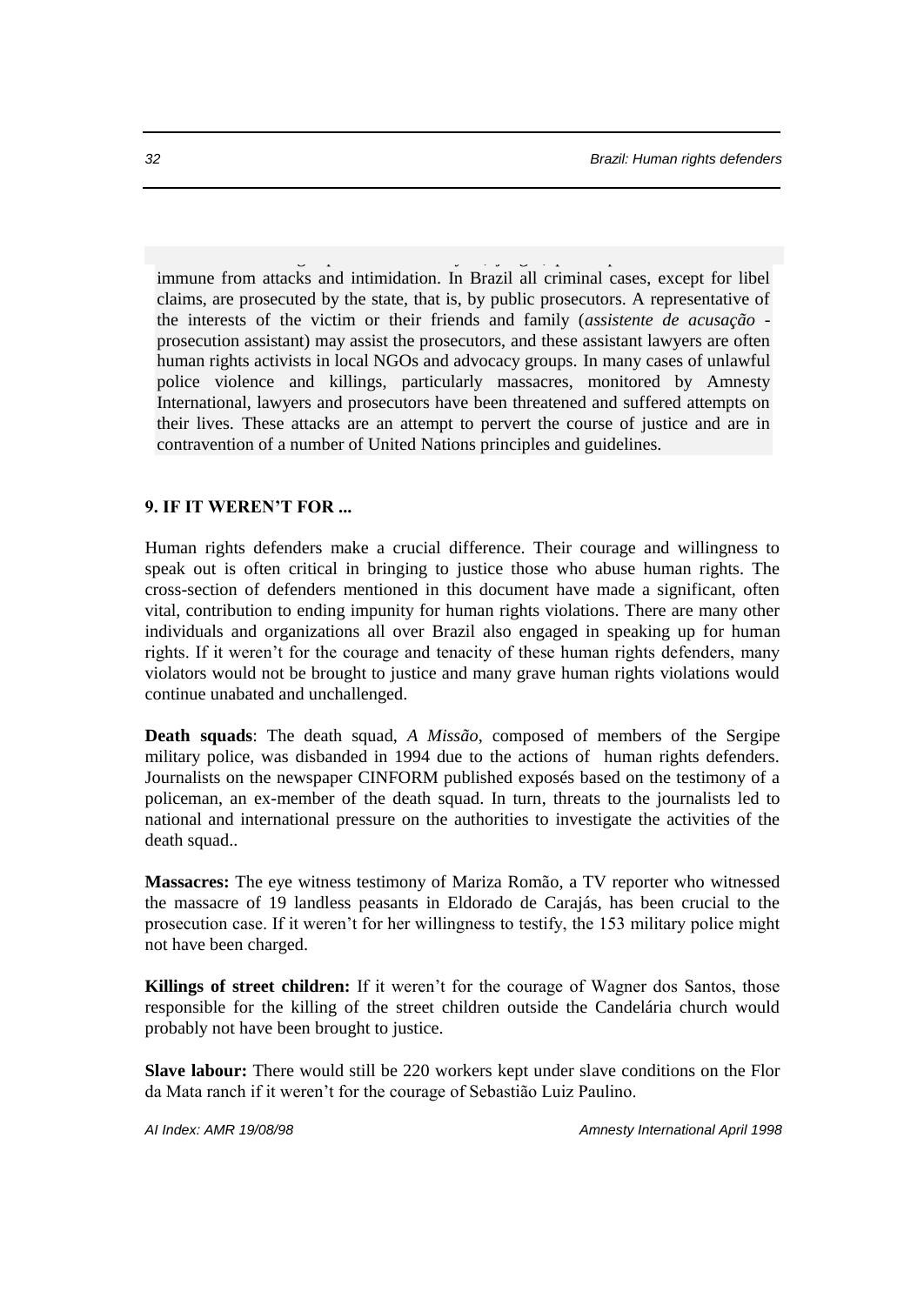*Protecting human rights for everyone 33*

*Amnesty International April 1998 AI Index: AMR 19/08/98*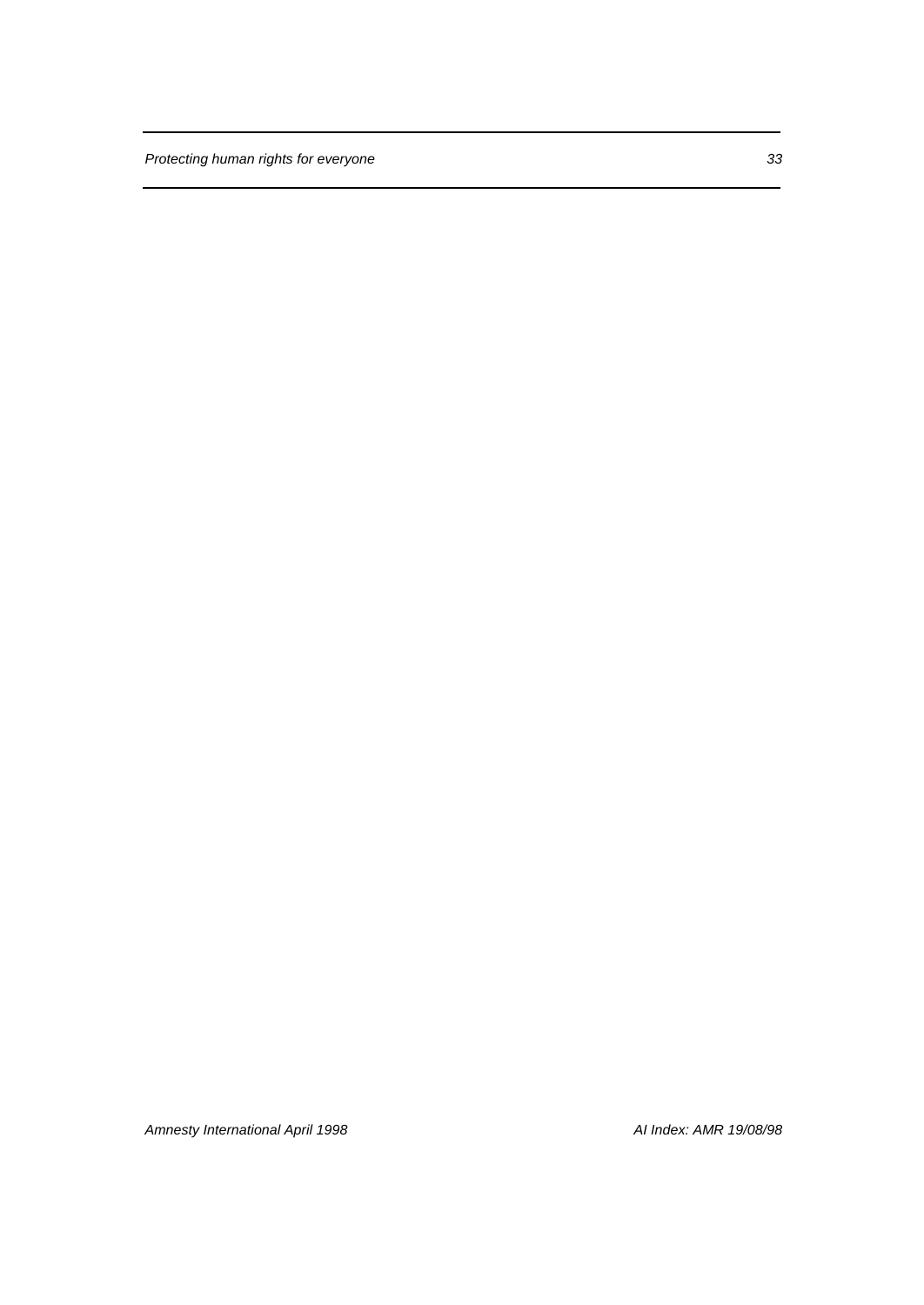# **10. RECOMMENDATIONS FOR THE GOVERNMENT**

Human rights defenders in Brazil defend a wide range of human rights where the state is absent, negligent or actually acquiesces in human rights violations.The defenders themselves need to be protected when their work brings them into conflict with violators. Human rights violations against defenders are part of a wider pattern of widespread human rights violations in Brazil. At the moment in Brazil, the state's mechanisms for investigating violations committed by security forces, or those who act with the acquiescence of the security forces, are weak. The state frequently fails for a number of reasons to bring perpetrators of abuse to justice. When investigations are botched or hindered, when police alleged to have committed grave violations are not taken off active service, human rights defenders frequently step into the breach, insisting on a full investigation, and thereby expose themselves to danger.

The Brazilian authorities -- at all levels, federal, state and municipal -- should publicly recognize the legitimacy of the work of human rights defenders. Those human rights defenders at risk of abuse should be offered protection deemed appropriate by those under threat. The public adoption of the principles contained in the Final Declaration of the Intenational Conference on the Protection of Human Rights Defenders in Latin America ("Bogotá Declaration") would represent a first, important step in this direction. In addition, Amnesty International calls on the Federal Government of Brazil to fully guarantee the series of rights of defenders outlined in the Bogotá Declaration. While the Federal Government of Brazil retains the primary responsibility for guaranteeing the human rights of its citizens, state and municipal authorities also play an important role in the local administration of justice, maintenance of law and order, and policing. It is therefore essential that the Brazilian authorities at all levels of the Federative Republic should explictly commit themselves to promoting human rights, and protecting the rights of human rights defenders.

#### **Promote human rights**

In order to protect and promote human rights, the Federal Government of Brazil should:

- Make public declarations recognizing the legitimacy and importance of the work of human rights defenders;
- Support within the United Nations and Inter-American human rights systems all and any effective mechanisms and initiatives which would give wide and universal recognition to defenders and the work they do;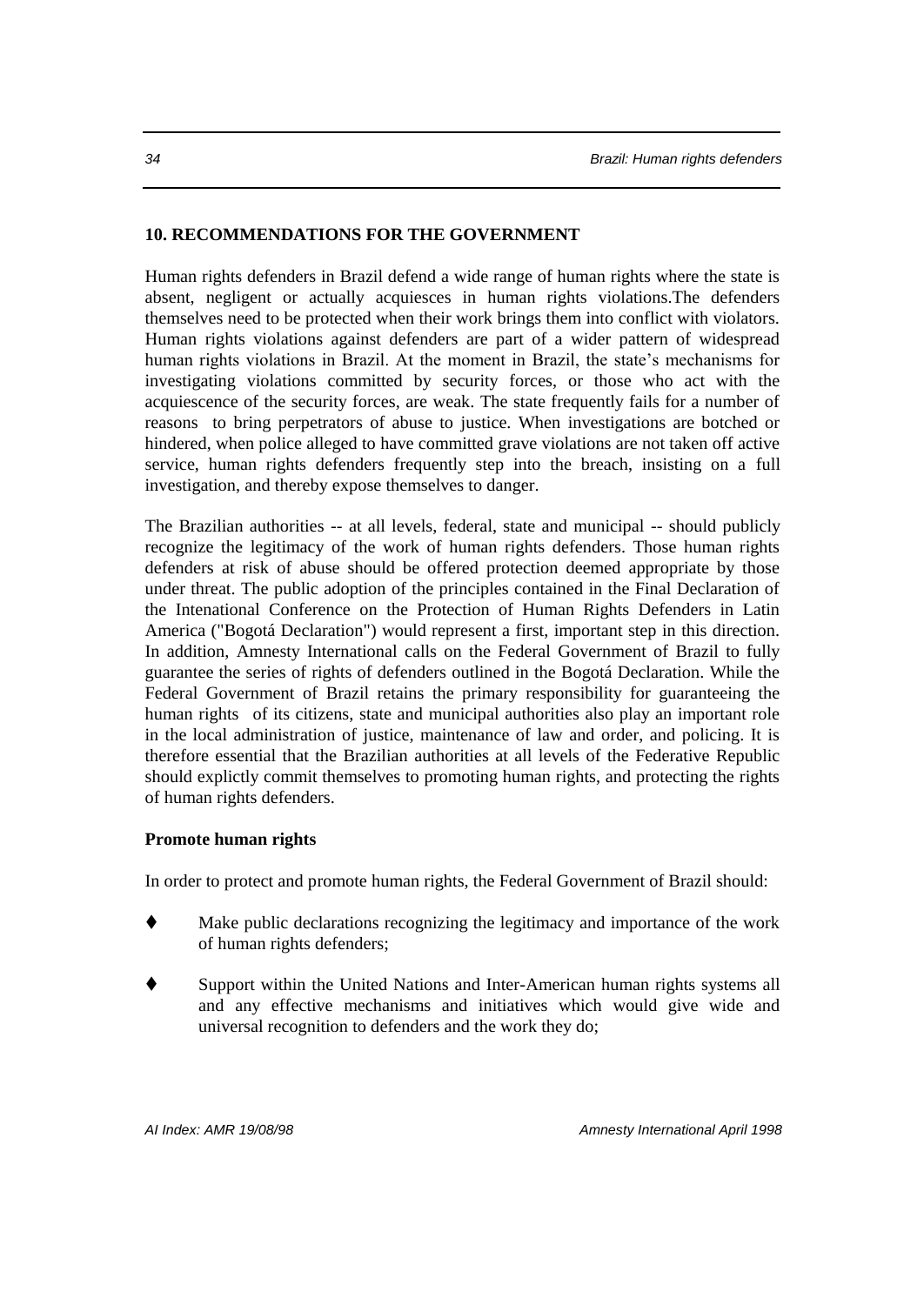- Give full and active assistance and political support to missions by the thematic mechanisms, special rapporteurs, and treaty bodies of the United Nations;
- Sign and ratify the First Optional Protocol to the United Nations International Covenant on Civil and Political Rights (ICCPR). This reinforces international protection of human rights via the action of a body with international jurisdiction;
- Declare under Article 22 of the Convention Against Torture and Other Cruel, Inhuman or Degrading Treatment or Punishment, that it recognizes the competence of the Committee Against Torture to receive and consider communications from or on behalf of individuals. Brazil is a State Party to the Convention, but communications about human rights violations against individuals in Brazil cannot be received by the Committee unless Brazil makes this declaration;
- Recognise the jurisdiction of the Inter-American Court of Human Rights. This would strengthen the international protection of human rights and give individuals a very important international remedy for making complaints about human rights violations.

These last three recommendations are particularly important as domestic measures for investigation of human rights violations by security forces are still weak and structurally flawed. Violations are not investigated by an independent body, and those committed by the military police continue in most cases to come under special military jurisdiction. Cases may be taken to the Inter-American Commission or the United Nations Human Rights Committee once domestic mechanisms are exhausted, or if such mechanisms do not exist or are ineffective. Human rights defenders already play an important role in documenting, monitoring, reporting and prosecuting human rights violations at national level, and in bringing violations to the attention of international institutions set up to protect human rights. At present individual complainants are denied access to these regional and international fora to seek proper redress due to the Brazilian government's continuing reluctance to submit to international scrutiny.

#### **Recent initiatives in Brazil**

Amnesty International recognises the recent positive initiatives of the Brazilian government, for example the launch of the National Human Rights Progam and the establishment of a National Human Rights Secretariat. Civilian courts now have jurisdiction over intentional homicide committed against civilians by the military police, and the crime of torture has been characterised within the penal code. A number of the recommendations listed below have already begun to be addressed by the government in the form of draft legislation and constitutional amendments currently awaiting debate in

*Amnesty International April 1998 AI Index: AMR 19/08/98*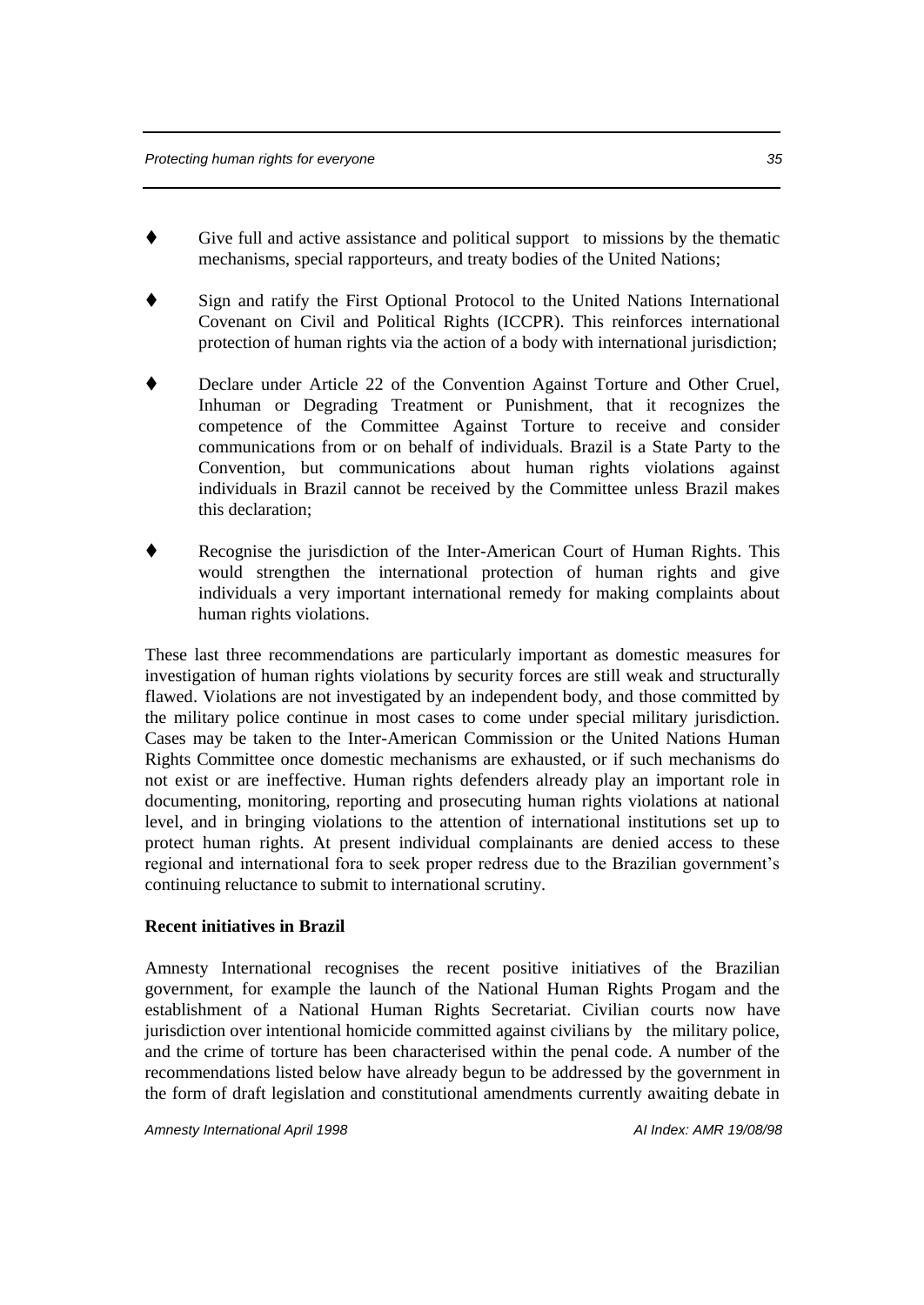Congress, and which require urgent consideration. The impetus in favour of human rights needs to be maintained, especially during an election year when other concerns tend to fill the political agenda.

The Brazilian authorities need to implement a number of key legal and administrative reforms to ensure that there are no restrictions to the work and activities of human rights defenders in protecting and promoting human rights. These include:

- The establishment of a comprehensive national witness protection program: The government submitted to Congress in September 1997 a bill proposing the establishment of a federal witness protection program, building on the success of the scheme in Pernambuco. Such a federal program is crucial to the protection of witnesses and human rights defenders, where they may need to leave their home state, or even the country, for their safety. A federal program, when approved, will require adequate resources in order to function effectively. Special efforts should be made to protect the security of relatives, witnesses, lawyers and journalists collaborating with investigations of human rights violations.
- Reform of the police: There are number of proposals currently under debate in the Brazilian Congress. Amnesty International hopes that a number of principles will be taken into consideration when the government and legislators decide the form that structural reforms to the police will take. These would include:

\* Members of the security forces implicated in extrajudicial executions, "disappearances" or torture should be immediately suspended from any position of authority and from active duties

\* Human rights violations committed by state security forces should be investigated by a body other than that alleged to have committed the violations. Forensic services should be independent of the police

\* Security force personnel against whom there is evidence of involvement in extrajudicial executions, "disappearances", torture and ill-treatment, or other human rights violations should be prosecuted in civilian courts;

\* Such crimes should have no statute of limitations, no matter how much time has elapsed since the commission of the crime. The perpetrators should not benefit from any legal measures exempting them from criminal prosecution or conviction;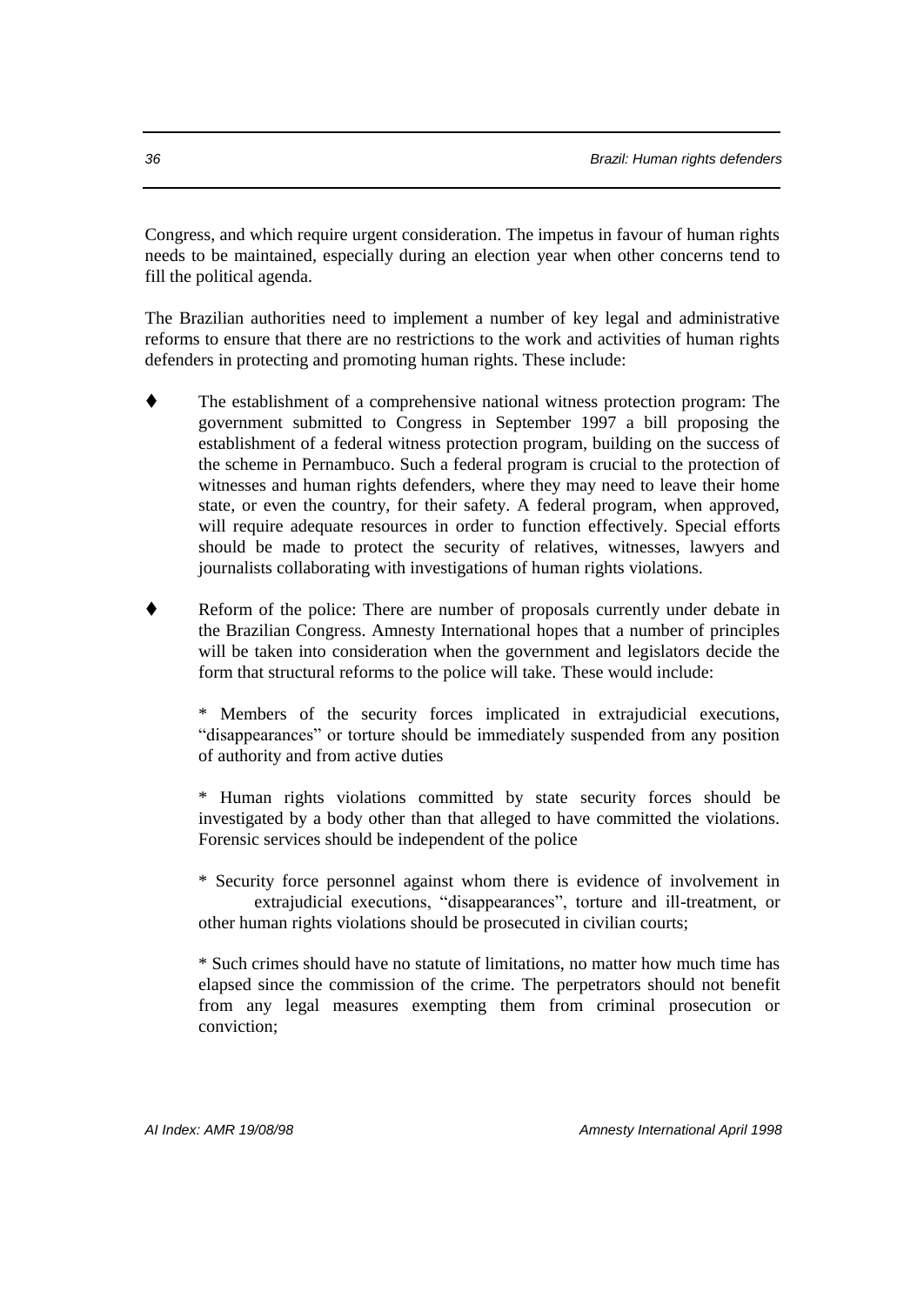- Human rights education for members of the security forces: There are many valuable initiatives around Brazil, to which Amnesty International has also contributed, which have begun to bring about a change in the attitudes of the police towards human rights, human rights defenders and the public. These programs need to be expanded greatly in order to widen their public. All police, from the lowest to the highest ranking should have human rights included in their training curriculum;
- Greater powers for federal authorities to assume responsibility for investigating human rights violations, where necessary: Federal police should be able to step in an take over investigations where state police are unwilling or incompetent to carry out an impartial, rigorous investigation. A proposed Constitutional Amendment to this effect is currently awaiting consideration by Congress. Federal police have already provided police protection to human rights defenders in a number of cases where state police are implicated in human rights violations.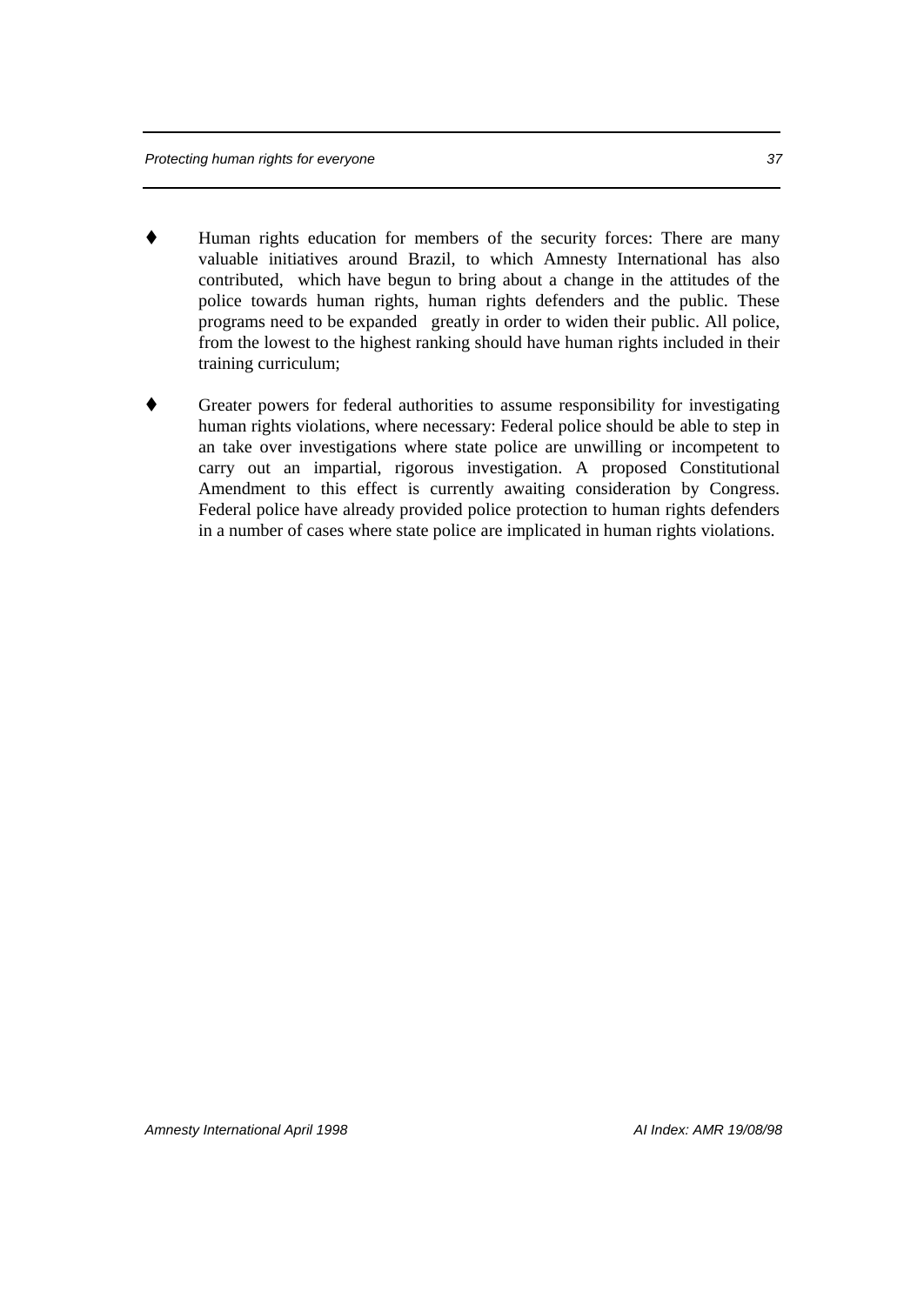# **APPENDIX**

# **Final Declaration of the International Conference on the Protection of Human Rights Defenders in Latin America, Bogotá, 25 May 1996**

The international conference on the protection of human rights defenders in Latin America and the Caribbean, organized by Amnesty International, took place in Bogotá, Colombia, from 22 to 25 May 1996. The Conference emphatically confirmed the principle that everyone has the right to defend human rights, and that the defence of these rights is an endeavour to be shared by all people.

Men and women, individually or collectively — in their homes, their places of work or study, through religious institutions, social or cultural organizations, trade unions, political parties or state institutions — whatever their philosophical beliefs or social origin, have the inalienable right to defend and promote each and every one of their human rights in the struggle to achieve a world in which all people will be free from "fear and want".**<sup>21</sup>**

The Conference confirmed that in Latin America and the Caribbean, as well as in the other regions of the world, defenders have the right to oppose violations of all human rights peacefully and actively, to denounce violations when they take place and to give their support to the victims. Furthermore, human rights defenders must be free from political pressures in their efforts to obtain the consensus that enables a society to progress, and in furthering the adoption of initiatives that consolidate the rule of law. Defenders have to be able to contribute to the creation and implementation of mechanisms that protect us from the intolerance and arbitrariness, frequently found in the context of social conflict or authoritarianism, that undermine human rights in the region. The Conference emphasised the legitimacy of the work of human rights defenders in combatting all forms of impunity that benefit those who violate human rights, particularly those amnesty laws that pervert the very nature of law and promote the cycle of violence that erodes the basis of democratic consensus.

The Conference observed that the fundamental conditions for the defence of human rights are not always found in the region. The defence and promotion of the rights of victims frequently endanger the defenders themselves, who in turn become victims of torture, murder, disappearance or imprisonment.

The Conference further observed that despite the extravagant pro-human rights rhetoric from governments that has characterised the process of political, social or economic

<sup>21</sup> Universal Declaration of Human Rights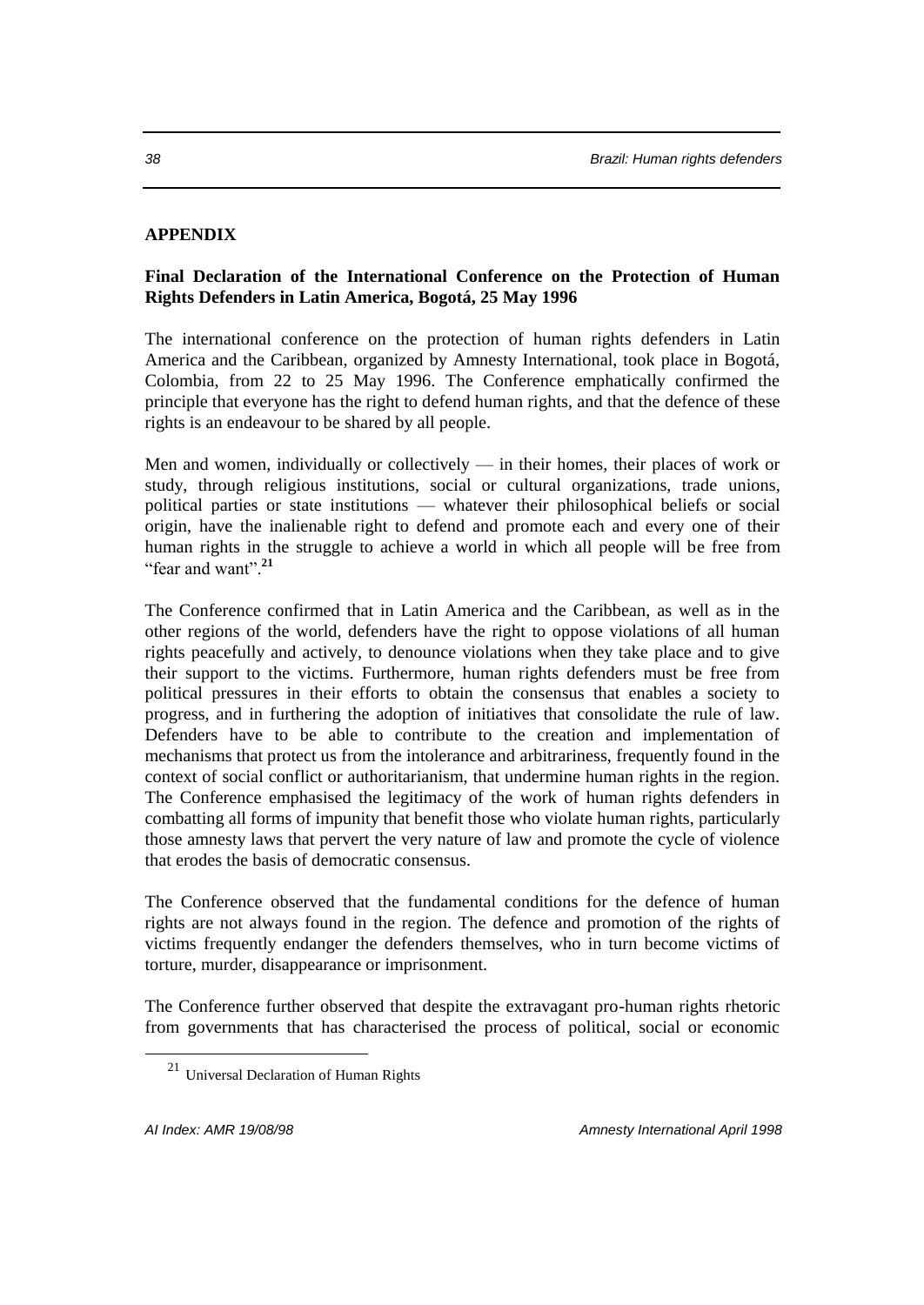transition in the region, there continues to be an enormous gap between discourse and reality. New forms of harassment and repression are being carried out, including smear campaigns against individuals and institutions, attempts to criminalize activities inherent in the defence of human rights, and the creation of legal obstacles to obtaining the means necessary to carry out the work. The Conference also noted that governments frequently create institutions in response to the diplomatic necessity of safeguarding their international image, rather than because of the effectiveness of such institutions in the defence and promotion of human rights.

The Conference concluded that the protection of human rights demands the recognition of the right to defend them, which is contained in a series of rights already recognized at the international level, fundamentally:

- The right to defend the fundamental rights and liberties of others, as well as one's own; the right to investigate violations of these rights and liberties, and the right to oppose such violations;
- The right to form or to join national or international groups or associations for the defence of human rights;
- The right to information, the right to meet with and to have freedom of expression and communication with other defenders;
- The right to choose to defend any or all human rights, on behalf of some or all of the groups or sectors in a society;
- The right to obtain and use the human, economic, technical and other resources necessary to guarantee the effective exercise of the right to defend human rights;
- The right of defenders to communicate freely and via those means deemed adequate with national or international organizations, intergovernmental as well as private;
- The right of defenders to participate in peaceful activities aimed at promoting human rights;
- The right to use the law and the institutions of the state to defend human rights and to represent victims before the courts and other state institutions;
- The right to defend human rights which are already recognized and to advocate the recognition of new rights, beyond political, ideological, philosophical or religious considerations, on both the national and international level.

*Amnesty International April 1998 AI Index: AMR 19/08/98*